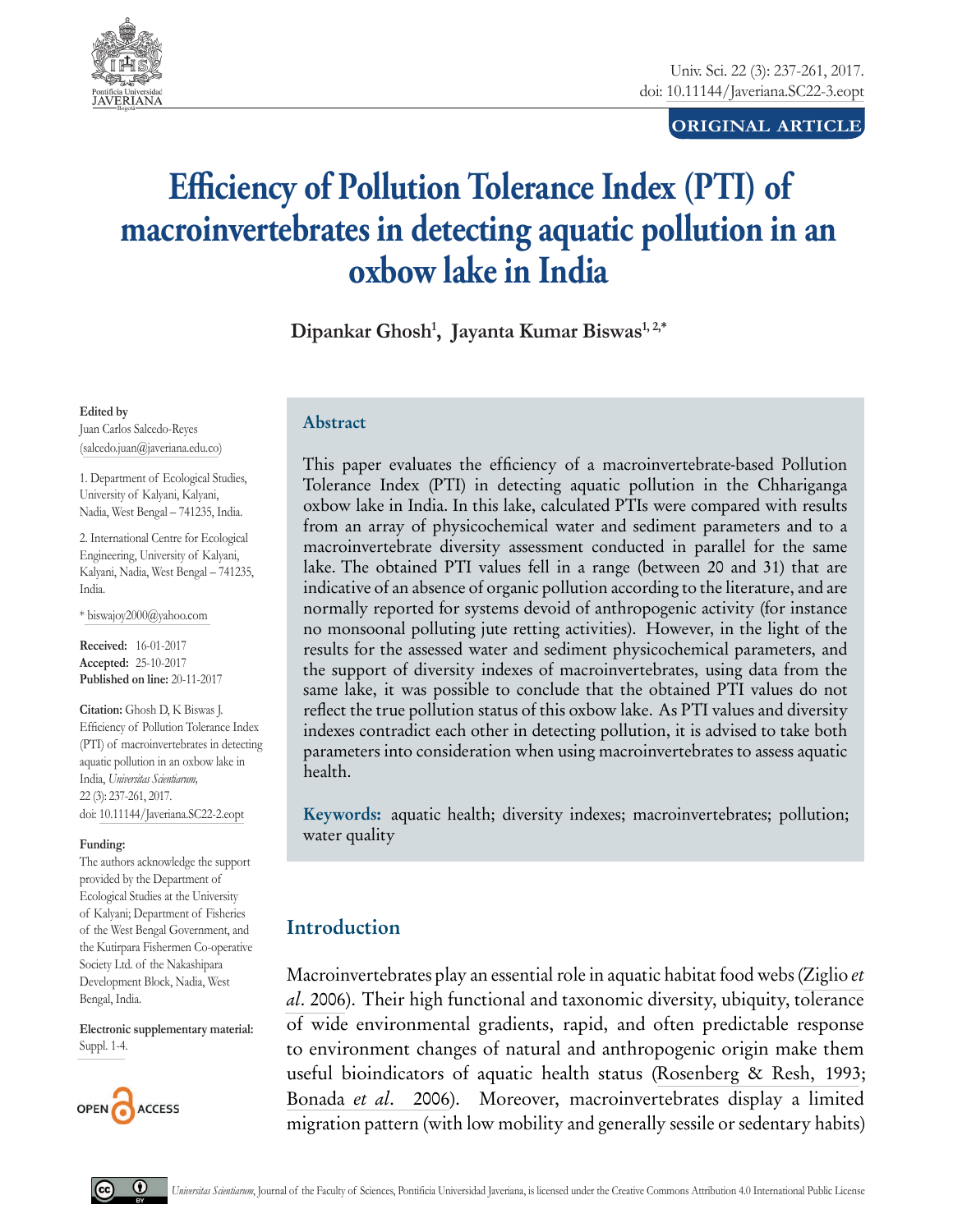<span id="page-1-0"></span>facilitaing their collection and identification [\(Barbour](#page-18-0) *et al*. 1999; [Ziglio](#page-22-0) *et al*[. 2006\).](#page-22-0) Macroinvertebrates also have long life spans (of several weeks to years), and are thus indicative of changing water qualities by reflecting cumulative effects of the present and past conditions of short- and long-term environmental stressors [\(EPA, 1998\)](#page-19-0) which became important areas for maintaining biodiversity [\(Meyer](#page-20-0) *et al*. 2007; [Richardson & Danehy, 2007\).](#page-21-0)

Macroinvertebrates have been widely used as bioindicators in impact studies of environmental perturbations on aquatic ecosystems (Lenat *et al*[. 1981;](#page-20-0) [Victor & Ogbeibu, 1985;](#page-22-0) [Ortiz & Puig, 2007; Olomukoro & Dirisu,](#page-21-0) 2014), water quality assessments [\(Sharma & Rawat, 2009\),](#page-21-0) and organic and inorganic pollution monitoring studies [\(Thorn & Williams, 1997;](#page-22-0) [Kazanci](#page-20-0) [& Dugal, 2000\).](#page-20-0) Macroinvertebrates are thus useful to understanding the ecological health of an aquatic ecosystem and can complement, and even become an alternative to, chemical and microbiological analyses, because they are sensitive to short-term fluctuations of the aquatic health [\(Ravera,](#page-21-0) [2000;](#page-21-0) Ikomi *et al*[. 2005;](#page-20-0) [George](#page-19-0) *et al*. 2009; [Olomukoro & Dirisu, 2014\).](#page-21-0) Their community assemblages vary in time and space and their diversity within a certain area is related to water fertility and productivity [\(Latha](#page-20-0) [& Thanga, 2010\).](#page-20-0) Biomonitoring studies employing macroinvertebrates to rate the quality of both lotic and lentic water bodies have been widely reviewed [\(Ogbeibu & Oribhabor, 2002;](#page-21-0) Clarke *et al*[. 2003;](#page-18-0) [Imoobe &](#page-20-0) [Ohiozebau, 2009;](#page-20-0) [Omoigberale & Ogbeibu, 2010;](#page-21-0) Birk *et al*[. 2012](#page-18-0) and [Olomukoro & Dirisu, 2012\).](#page-21-0) The ecological assessment of aquatic systems with macroinvertebrates is one of the most frequently used protocols for water quality evaluations in standard water management. Furthermore, macroinvertebrate abundance, community structure, and ecological functions are broadly used to characterize water quality in freshwater ecosystems [\(Odiete, 1999\).](#page-20-0)

In India, a limited number of studies have used aquatic macroinvertebrates in water quality bioassessment [\(Nandan, 1997;](#page-20-0) [Balachandran & Ramachandra,](#page-18-0) [2010;](#page-18-0) [Latha & Thanga, 2010;](#page-20-0) [Alakananda](#page-17-0) *et al*. 2011; [Balachandran](#page-18-0) *et al*. [2012;](#page-18-0) [Gupta & Narzary, 2013; Kumar & Khan, 2013;](#page-20-0) [Rashid & Pandit,](#page-21-0) [2014;](#page-21-0) [Doley & Kalita, 2014\),](#page-18-0) and only one has addressed the ecological aspects of macroinvertebrates in an oxbow lake [\(Chakrabarty & Das, 2006\).](#page-18-0) Nonetheless, the use of aquatic macroinvertebrates to rate the water quality of oxbow lakes in India remains poorly documented and macroinvertebrates, seasonal distribution in relation to physicochemical variables is neither well known in West Bengal oxbow lake ecosystems.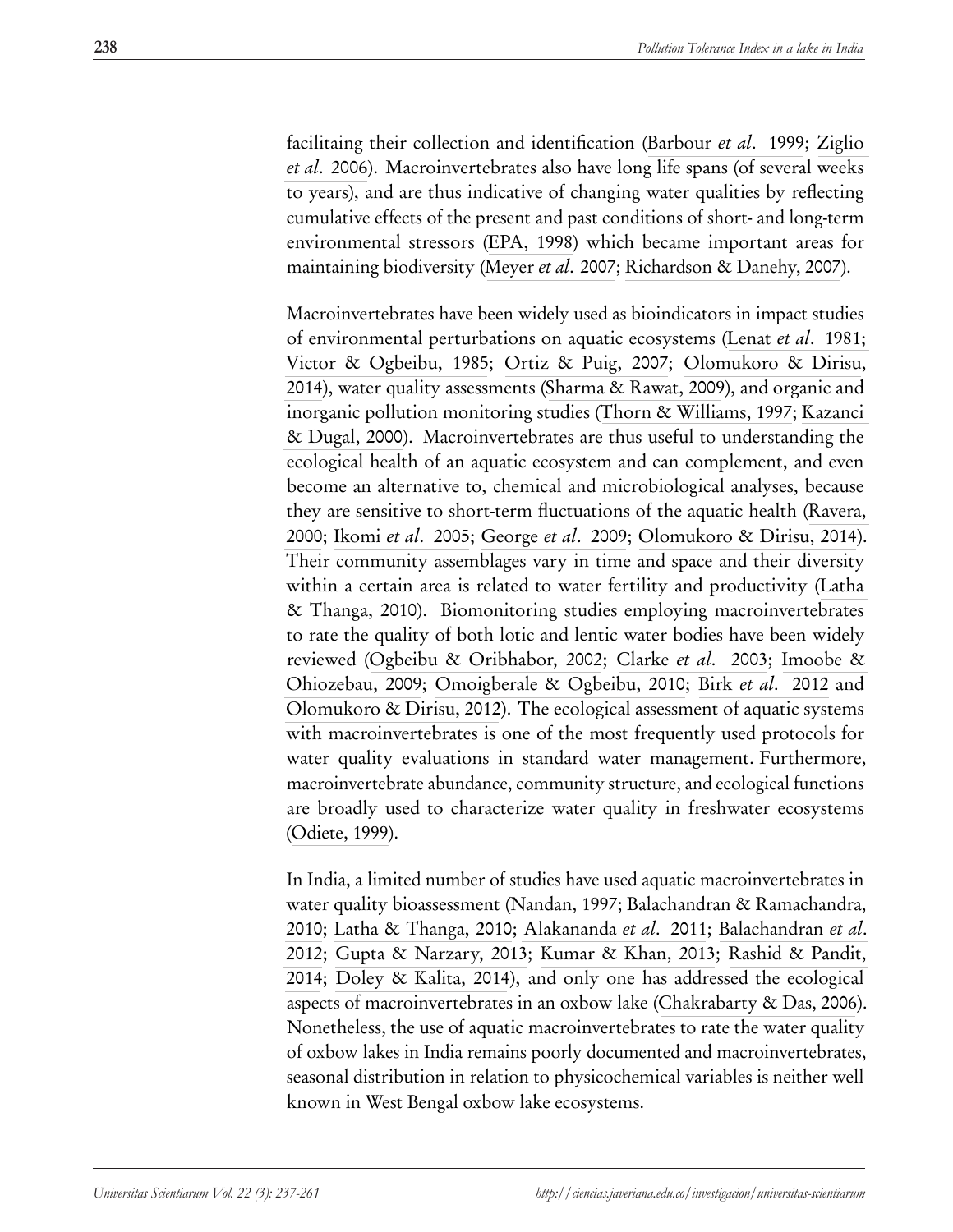In the present study, in order to evaluate water quality and aquatic health status through seasonal bioassessment in an Indian oxbow lake, a survey and analysis of the seasonal structure of lake macroinvertebrate communities was conducted. Further, the composition and physicochemical parameters of the lake were also assessed. The studied oxbow lake is part of the Ganga river basin in the Nadia district, West Bengal. The core of the macroinvertebrate assessment for this lake consisted of obtaining and analyzing the pollution tolerance index (PTI) as designed by [Olomukoro & Dirisu \(2014\).](#page-21-0) Thus, the present study is also an opportunity to test the efficiency of this approach in evaluating an Indian water system.

# Materials and methods

# Study area

The Chhariganga oxbow lake is located in Nakashipara development block of Nadia district, West Bengal, India (23.5779214 N, 88.3471226 E). This lake is situated at about 90 Km away from Kalyani university campus, Nadia and nearly 40 km north of the tropic of cancer line. The Chhariganga oxbow lake was formed as an abandoned meander of the river Ganga and is a fresh water, semi-closed oxbow lake that receives water from the Ganga river, during monsoon, through a narrow channel at the north-east corner of a loop of the river. The Chhariganga oxbow lake also stores rain water. This oxbow lake is spread over an area of 58.28 ha with an annual average depth of 2.6 m. The catchment area of the oxbow lake is nearly 600 ha ([Fig. 1](#page-3-0)).

The oxbow lake was selected at random among a total of 122 similar oxbow lakes in Nadia District, West Bengal. There are three distinct annual seasons in this region: pre-monsoon or dry season, from March to June; monsoon, or rainy season, from July to October (within this period jute retting takes place, generally from August to September); and post-monsoon or winter season, from November to February. There have been occasional inundations of the surrounding banks during monsoon. The Chhariganga lake is subjected to all forms of human activities including jute retting during monsoon, agriculture and fishing. It is the only source of irrigation water to the immediate agriculture communities.

The Chhariganga oxbow lake has taken different names in four different development block locations like "Errerdanga Chhariganga", "New Chhariganga" along its largest (about 88.63 ha) segment in Kaliganj, "Bhagirathi Chhariganga" in Nabadwip, "Chhariganga" in Nakashipara and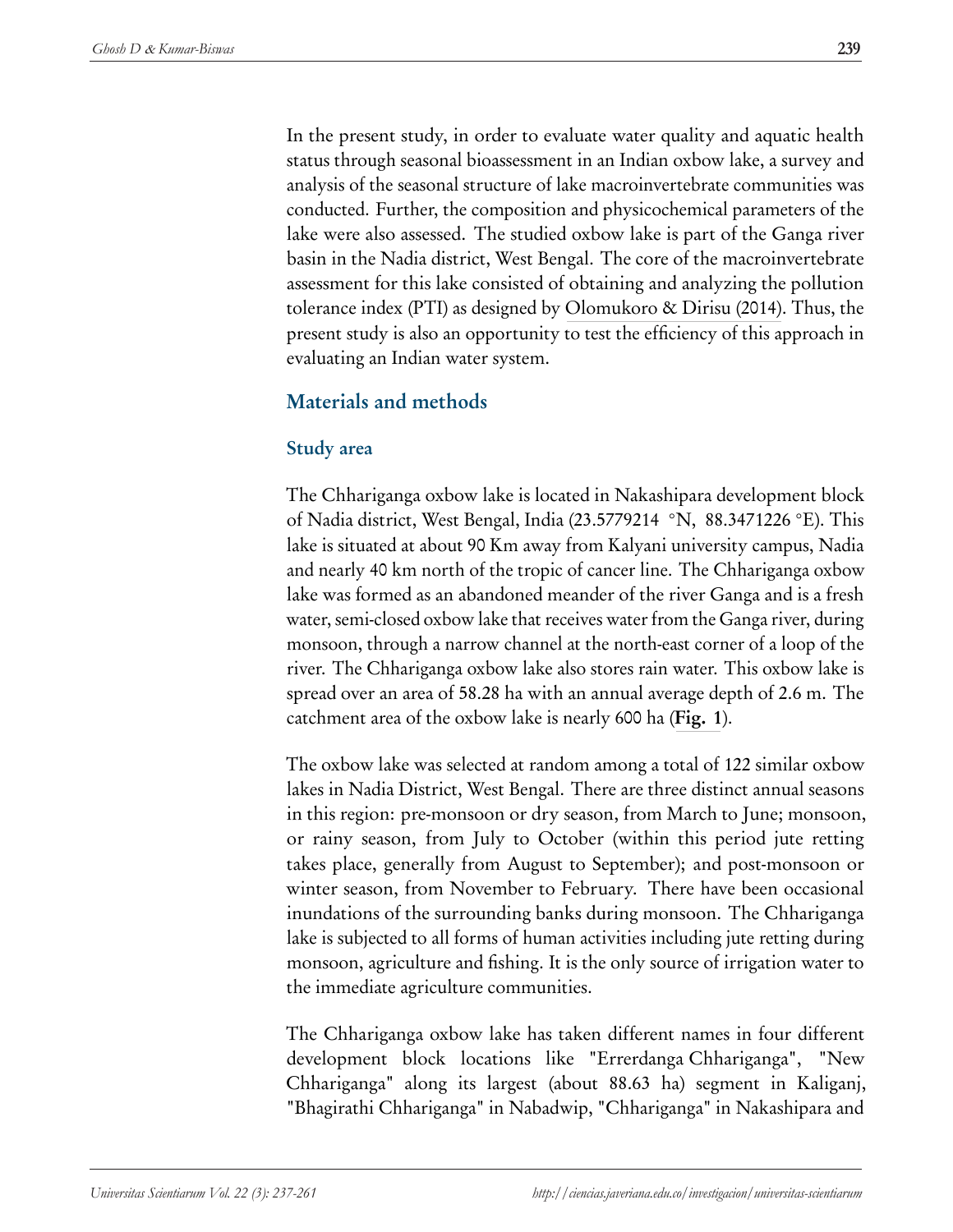<span id="page-3-0"></span>

Figure 1. Map showing the study area, scale in 2 km, triangles show sampling locations (downloaded and modified on 26.06.2016 from: Google maps.)

"Chhariganga Oxbow lake" in Santipur covering a total recorded area of 207.20 ha. This lake is important because it accounts for around 8.69 % of the total oxbow lake Government area of water bodies and is probably the sole example of a semi-closed type oxbow lake in the district. This oxbow lake has an estimated average effective water spread area (EWSA) of 33.33 ha, that accounts for about 57 % of a recorded water body area (RAW) of 58.28 ha, as registered by the land and land revenue department of West Bengal from April 2013 to March 2014. In this 12-month period, flood water entered the lake enhancing its EWSA and its annual average water depth of 2.55 m. Thus, the volume of the EWSA (in millions of tons) was estimated to be 0.42, 1.50, 0.77, 0.85, and 0.90 for pre-monsoon, monsoon, post-monsoon, annual average, and annual total, respectively. The Chhariganga oxbow lake has on average 600 jute retting units of mean size 30 m<sup>2</sup>, with each unit covering about 3.6% of the EWSA (3.09 % of RAW) and consuming a water volume of more than 5 % of the total EWSA annual average during monsoon ([Table 1](#page-21-0)) Ultimately, the present study focused on 28.13 % of the whole Chhariganga's recorded area (2.44 % and 11th largest of the total oxbow lakes as public water bodies in the district) which is in Nakashipara Block.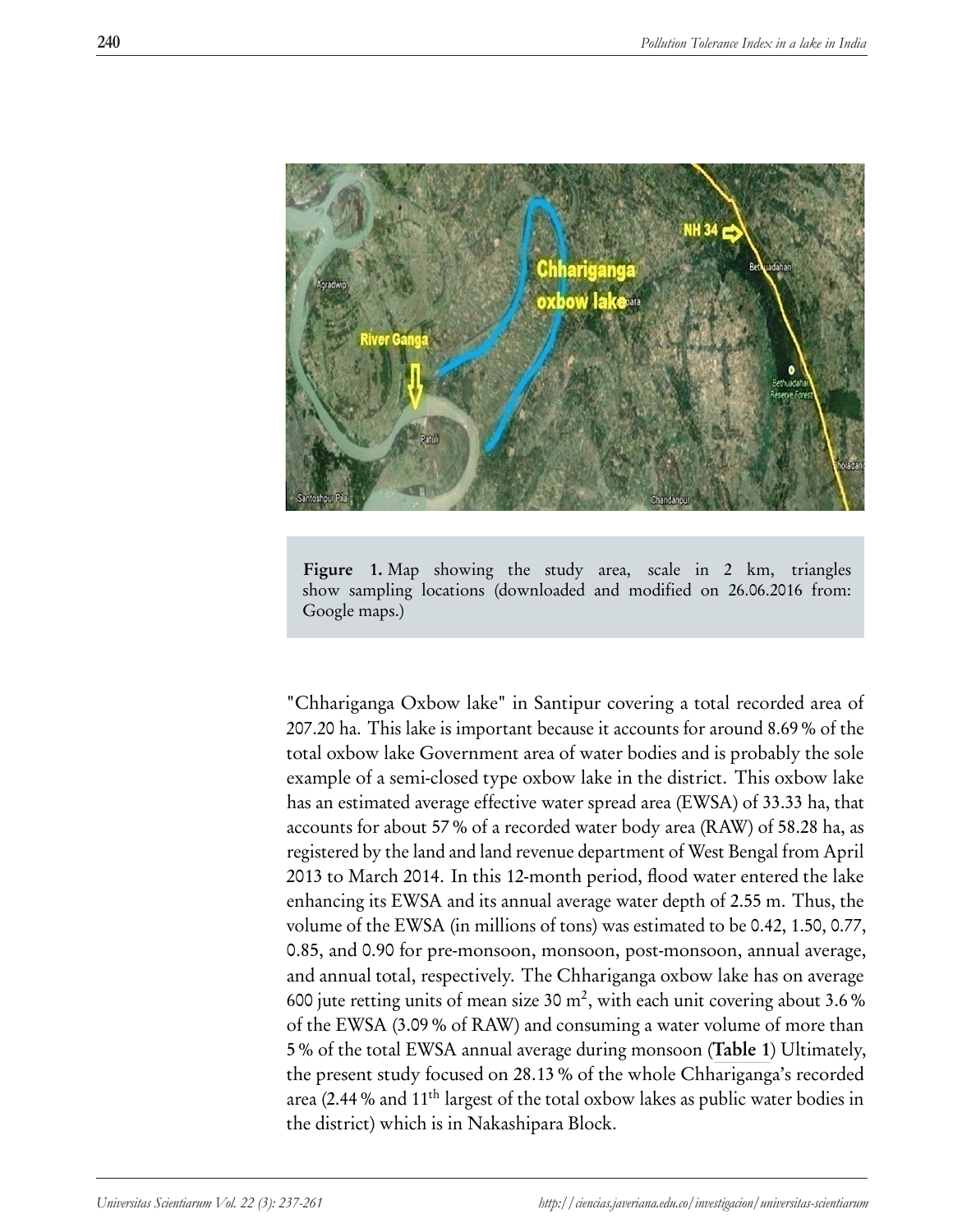<span id="page-4-0"></span>Table 1. Mean and standard deviation of the water physicochemical variables measured in the Ojo de Agua Uriburu lake between December 2 012 and July 2 013.

| <b>OXBOW LAKE'S</b><br><b>ATTRIBUTES</b>       | <b>PRM</b>     | <b>MON</b> | <b>POM</b>               | <b>YR</b><br><b>AVERAGE</b> | <b>YR</b><br><b>TOTAL</b> |
|------------------------------------------------|----------------|------------|--------------------------|-----------------------------|---------------------------|
| RAW (ha)                                       | 58.28          | 58.28      | 58.28                    | 58.28                       | 58.28                     |
| RAW (sqm)                                      | 582800         | 582800     | 582800                   | 582800                      | 582800                    |
| Average Length (m)                             | 2500           | 2500       | 2500                     | 2500                        | 2500                      |
| Average Width (m)                              | 80             | 200        | 120                      | 133                         | 133                       |
| EWSA (sqm)                                     | 200000         | 500000     | 300000                   | 333333                      | 333333                    |
| EWSA (ha)                                      | 20             | 50         | 30                       | 33.33                       | 33.33                     |
| Average Depth (ft)                             | $\overline{7}$ | 10         | 8.5                      | 8.50                        | 8.50                      |
| Average Depth (m)                              | 2.1            | 3.0        | 2.55                     | 2.55                        | 2.55                      |
| Volume of EWSA (m3)                            | 420000         | 1500000    | 765000                   | 850000                      | 895000                    |
| Volume of RAW (m3)                             | 1223880        | 1748400    | 1486140                  | 1486140                     | 1486140                   |
| Volume of EWSA (million<br>ton)                | 0.42           | 1.50       | 0.77                     | 0.85                        | 0.90                      |
| Jute retting units                             |                | 600        | $\overline{\phantom{0}}$ | 600                         | 600                       |
| Jute retting area per unit<br>(sqm)            |                | 30         |                          | 30                          | 30                        |
| Jute retting Total area (sqm)                  |                | 18000      |                          | 18000                       | 18000                     |
| Jute retting area (ha)                         |                | 1.80       |                          | 1.80                        | 1.80                      |
| Jute retting area % EWSA                       |                | 3.60       |                          | 5.40                        | 5.40                      |
| Jute retting area % RAW                        |                | 3.09       |                          | 3.09                        | 3.09                      |
| volume of water for jute<br>retting $(m3)$     |                | 54000      |                          | 45900                       | 45900                     |
| Water required (%) of<br>EWSA for jute retting |                | 3.60       |                          | 5.40                        | 5.13                      |
| Water required (%) of RAW<br>for jute retting  |                | 3.09       |                          | 3.09                        | 3.09                      |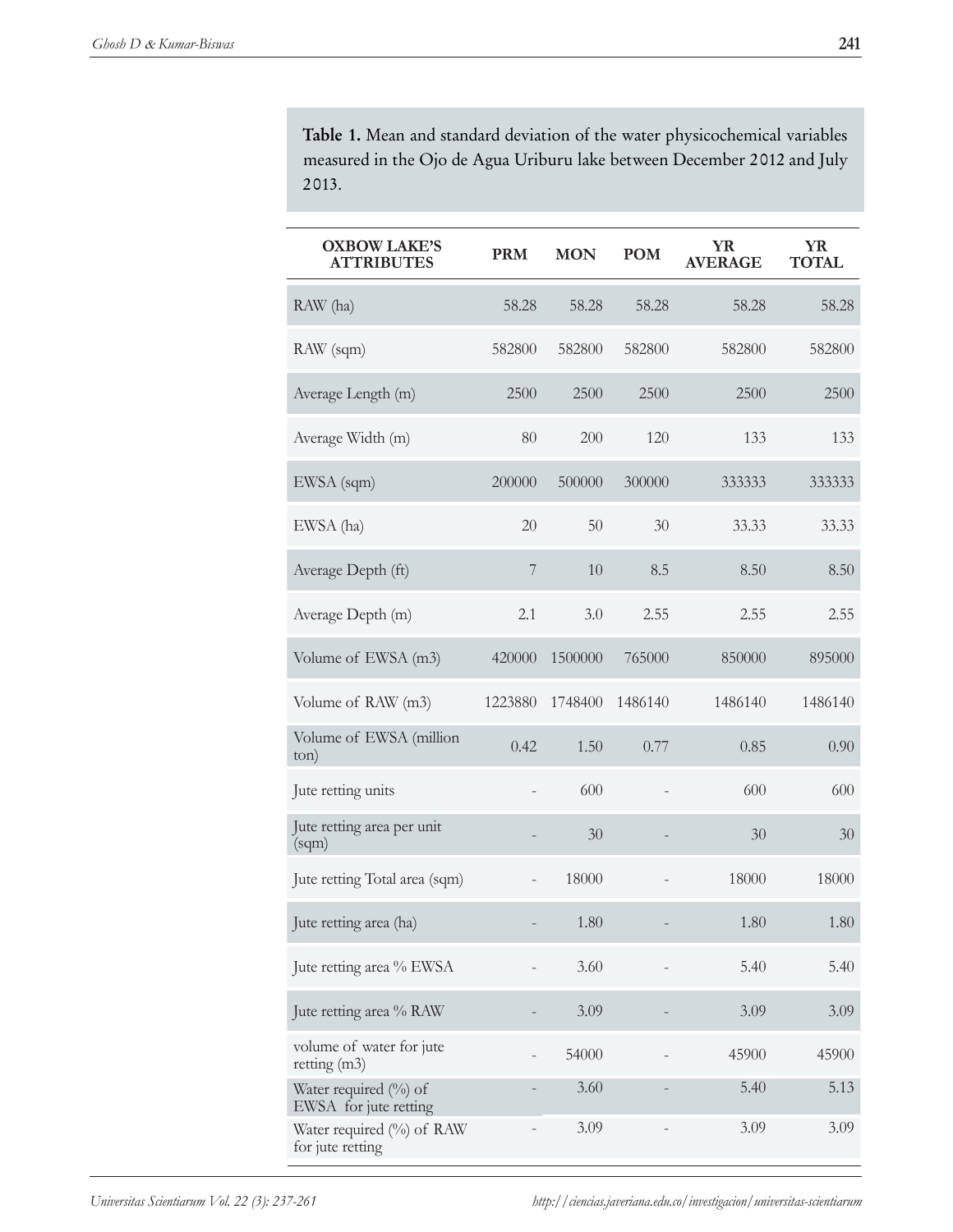## <span id="page-5-0"></span>Physicochemical Analyses

## Collection of Water and Sediment Samples

For well mixed waters (*i.e.* water free from any aquatic weed and not isolated by any fishing enclosure), a sample was taken within 1 m below the surface and away from the edge. To collect a sample of the surface layer, a 500 ml polypropylene bottle was held horizontally and half submerged. All samples for chemical analysis were taken between 8 and 9 am of the sampling day. Sediment was collected from different locations and depths of the Chhariganga oxbow lake ecosystem and mixed thoroughly. All collected samples were pooled into one to make a composite sample for chemical analyses.

## Water physicochemical parameters

Water physicochemical parameter analyses were carried out during the pre-monsoon, monsoon and post-monsoon seasons (from April 2013 to March 2014). Analyzed parameters for all water samples included: (i) temperature, recorded on the spot with a WTW Multi-parameter portable meter MultiLine<sup>®</sup> (F/SET-3, Weilheim, Germany); (ii) transparency, assessed with a metallic Secchi disc of 20 cm in diameter with four quadrants of alternate black and white colors on the upper surface. The disc was ballasted on the lower surface and suspended with a graduated cord at its center. (iii) Water pH, measured using a WTW Multi-parameter portable meter MultiLine<sup>®</sup> (F/SET-3, Weilheim, Germany). For pH, the averaging across samples procedure described by [Boyd \(1992\)](#page-18-0) was used, pH readings were converted to hydrogen ion concentrations and these were then averaged. (iv) Dissolved oxygen in the lake water was measured with a specific probe of a WTW Multi-parameter portable meter MultiLine® (F/SET-3, Weilheim, Germany). (v) Biochemical oxygen demand (BOD) was obtained following [Selvaraj \(2005\)](#page-21-0) and [Ghosh & Biswas \(2015c\).](#page-19-0) This is an in situ method that consisted of filling an 250 ml, airtight bottle and incubating it at in situ temperature for 1 day. Dissolved oxygen (DO) was measured, by the Winkler method, before and after incubation, and the BOD was computed from the difference between initial and final DO. (vi) Chemical oxygen demand (COD) was determined using a digestion mixture of 0.25 N potassium dichromate and concentrated  $H<sub>2</sub>SO<sub>4</sub>$  (5:1) with 1 g of AgSO<sub>4</sub> and titrating against ferrous ammonium sulphate taking phenanthroline as indicator [\(Golterman & Ohnstad, 1978\).](#page-19-0)

(vii) Ammonium nitrogen (NH<sub>4</sub>–N) was measured at 654 nm, following the modified phenate method [\(Wetzel & Likens, 1991\)](#page-22-0) with a Shimadzu UV-visible spectrophotometer Model UV-1601 (Kyoto, Japan).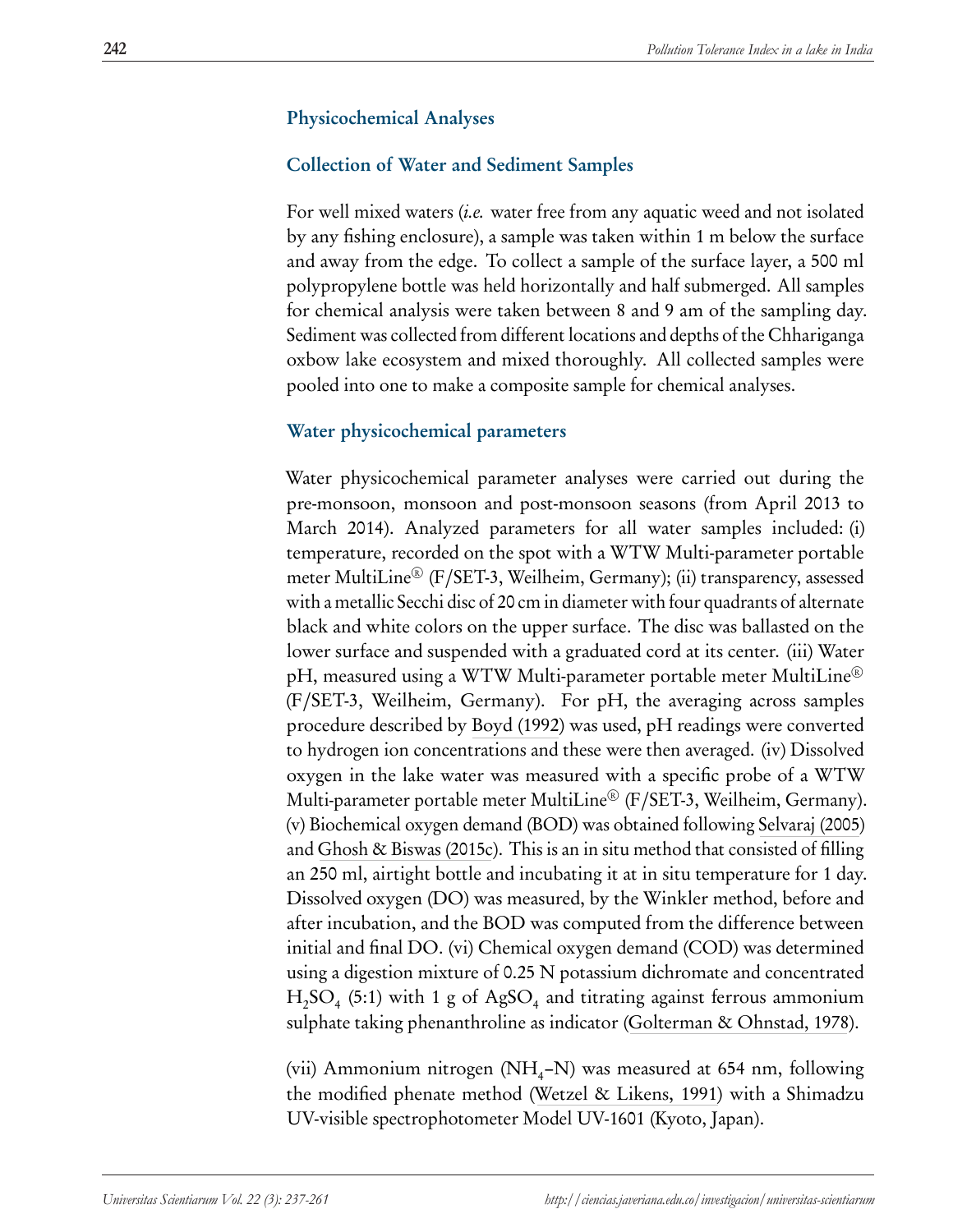<span id="page-6-0"></span>(viii) The concentration of nitrite nitrogen  $(NO<sub>2</sub>–N)$  was measured at 543 nm in a spectrophotometer (Shimadzu, Model UV-1601, Kyoto, Japan) using *↵*-naphthylamine and sulphanilic acid [\(Wetzel & Likens, 1991\).](#page-22-0) (ix) The concentration of nitrate nitrogen  $(NO<sub>3</sub>-N)$  was determined by UV-spectrophotometric method [\(APHA, 1998\)](#page-19-0) using aluminum hydroxide suspension and 1 N HCL at 220 nm and 275 nm in a spectrophotometer (Shimadzu, Model UV-1601, Kyoto, Japan). The measurement of the ultraviolet absorption at 220 nm enabled rapid determination of nitrate nitrogen, and because dissolved organic matter may also absorb at 220 nm, a second measurement was made at 275 nm to correct the nitrate nitrogen value. (x) Orthophosphate (OP) content of the lake water was determined colorimetrically at 690 nm in a spectrophotometer (Shimadzu, Model UV-1601, Kyoto, Japan) following the stannous chloride method [\(APHA,](#page-19-0) [1998\).](#page-19-0) (xi) Total alkalinity was determined by titration of a lake water sample with sulphuric acid (0.02 N). Alkalinity due to hydroxide and carbonate was determined to the first end point (pH 8.3) using phenolphthalein as indicator, and bicarbonate alkalinity was determined to the second end point (pH 4.5) using methyl orange [\(APHA, 1998\).](#page-19-0) Finally, (xii) water total hardness was determined in alkaline medium with 2-3 drops of eriochrome black-T indicator, by titration against standard 0.01 M ethylene diamine tetra acetic acid (EDTA) until the red wine color of the solution turns pale blue at the end point [\(APHA,](#page-19-0) [1998\).](#page-19-0)

# Sediment physicochemical parameters

Sediment pH of the Chhariganga oxbow lake was measured with a potentiometer upon direct reading using a glass electrode with a saturated KCl-calomel reference electrode [\(Water resources department, 2009\).](#page-22-0) For estimation of sediment organic carbon, a 500-mg, dried, and powdered sediment sample was taken and digested with 20 ml (1 N)  $K_2Cr_2O_7$  and 20 ml  $H_2SO_4$  (concentrated) then kept for 30 minutes in a dark place. The sample was then diluted with 150 ml distilled water and 10 ml phosphoric acid, and 1 ml diphenylamine indicator were added to it. The sample was then titrated against 0.5 N ferrous ammonium sulphate (Mohr's salt) until a brilliant green color appeared.

# Macroinvertebrate Collection, Preservation and Identification

Macroinvertebrates were collected in each season (pre-monsoon, monsoon, and post-monsoon) in ten different locations in the lake, from April 2013 to March 2014 [\(Fig. 1\).](#page-3-0) At each sampling location, collections were done using a D-frame net of 0.5 mm mesh size, and consisted of 100 samples in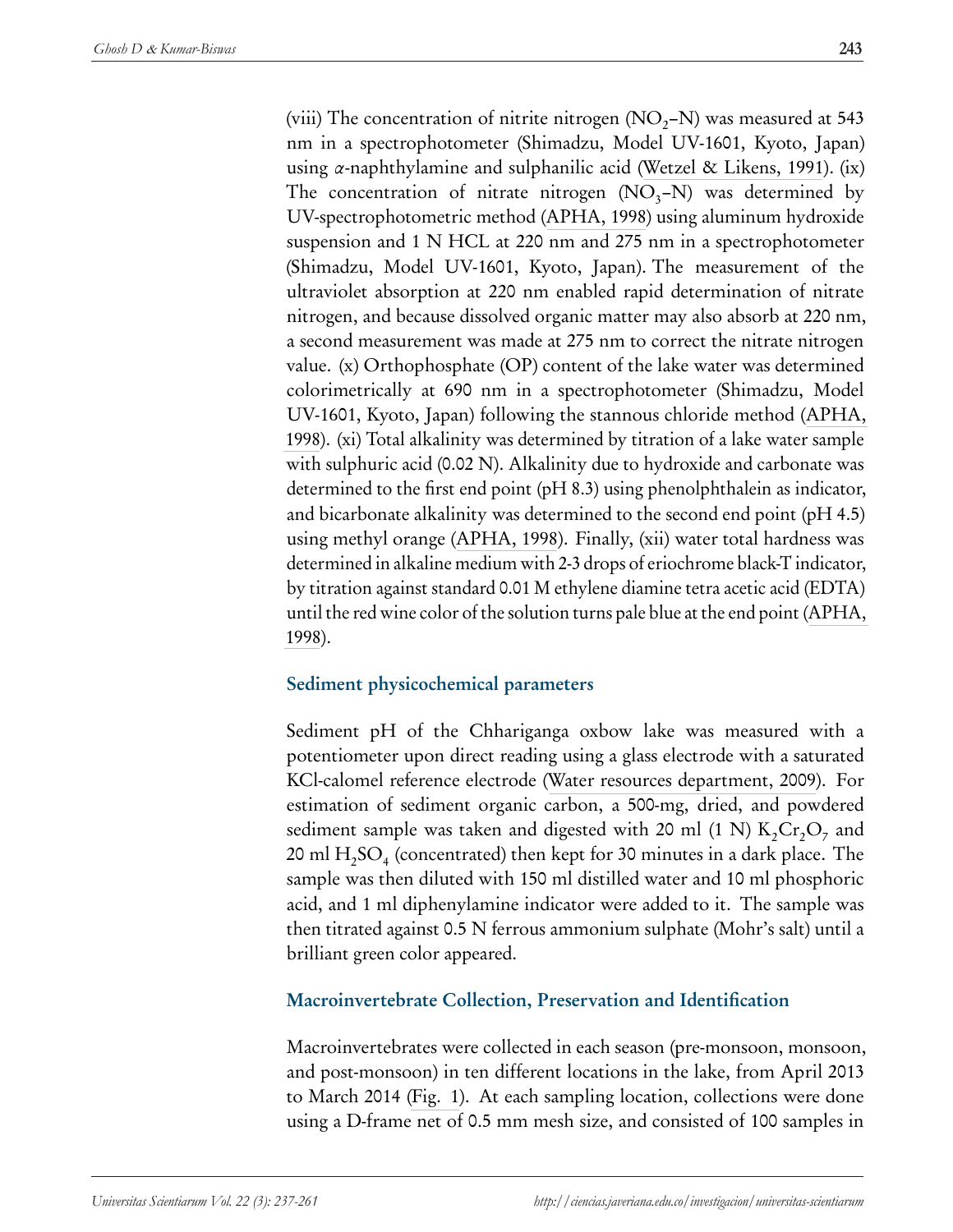<span id="page-7-0"></span>an area of 1m<sup>2</sup>. Pupae and other macroinvertebrates attached to the bushes were washed into a hand net made of mesh bolting silk of 100 *µ*m. Water was added and stirred vigorously on floating fauna while sieving to handpick the non-floating fauna through a 250 *µ*m mesh sized net. As the depth of the oxbow lake ranges from 0.6 to 3.0 m [\(Table 1\),](#page-4-0) a dip net was used in shallow water, and an Ekman's grab in deeper water was used to retrieve sediments from the bottom.

One sediment sample was collected from the bottom in a plastic container of 15 L at each sampling location in the lake in every season [\(Ghosh & Biswas,](#page-19-0) [2015b;](#page-19-0) [Obolewski, 2016\).](#page-20-0) All samples collected from the ten different locations were combined into a single composite sample for a particular sample day. Pooled samples were fixed in formaldehyde (4 %) in the field and transferred to 70 % ethyl alcohol for preservation after sorting in the laboratory. Macroinvertebrates were sorted and identified to the family level with the help of identification keys and available literature [\(Pennak, 1989;](#page-21-0) [Edmondson, 1993;](#page-18-0) [Merrit & Cummins, 1994; Jessup](#page-20-0) *et al*. 2003; [Subramanian](#page-22-0) [& Shivaramakrishnan, 2005; 2007; Stroud Water Research Centre, 2015\)](#page-22-0) as identification at the family level awards more precision to the taxonomists and requires less expertise and time to complete [\(Barbour](#page-18-0) *et al*. 1999). Considering this, and counted under a stereomicroscope in the laboratory, relative abundance of macroinvertebrates was calculated as percentage composition (%) and their total occurrences in numbers divided by total sampled water volume at each sampling site was referred to as mean macroinvertebrate density  $(n/m^3)$ for the oxbow lake. The annual mean macroinvertebrate density was obtained as the average macroinvertebrate density of the three sampling seasons.

## Pollution Tolerance Index determination

Seasonal Pollution Tolerance Index (PTI) for the Chhariganga oxbow lake was obtained following the methodology established by [Olomukoro & Dirisu](#page-21-0) [\(2014\).](#page-21-0) Briefly, sampled macroinvertebrate families were assigned to three groups, namely pollution intolerant, moderately tolerant, and tolerant. Each category was then scored with a sensitivity factor; a factor of 3 was given to the pollution sensitive (intolerant) group, a factor of 2 to the facultative or moderately tolerant group, and a factor of 1 to the pollution tolerant group. Sensitivity factors of macroinvertebrate families, as defined by [Olomukoro](#page-21-0) [& Dirisu \(2014\),](#page-21-0) are shown in ([Table 2](#page-8-0)). The products of the number of occurrence of each family by its respective sensitivity factor were summed to obtain the PTI for each sampling point within each sampling season.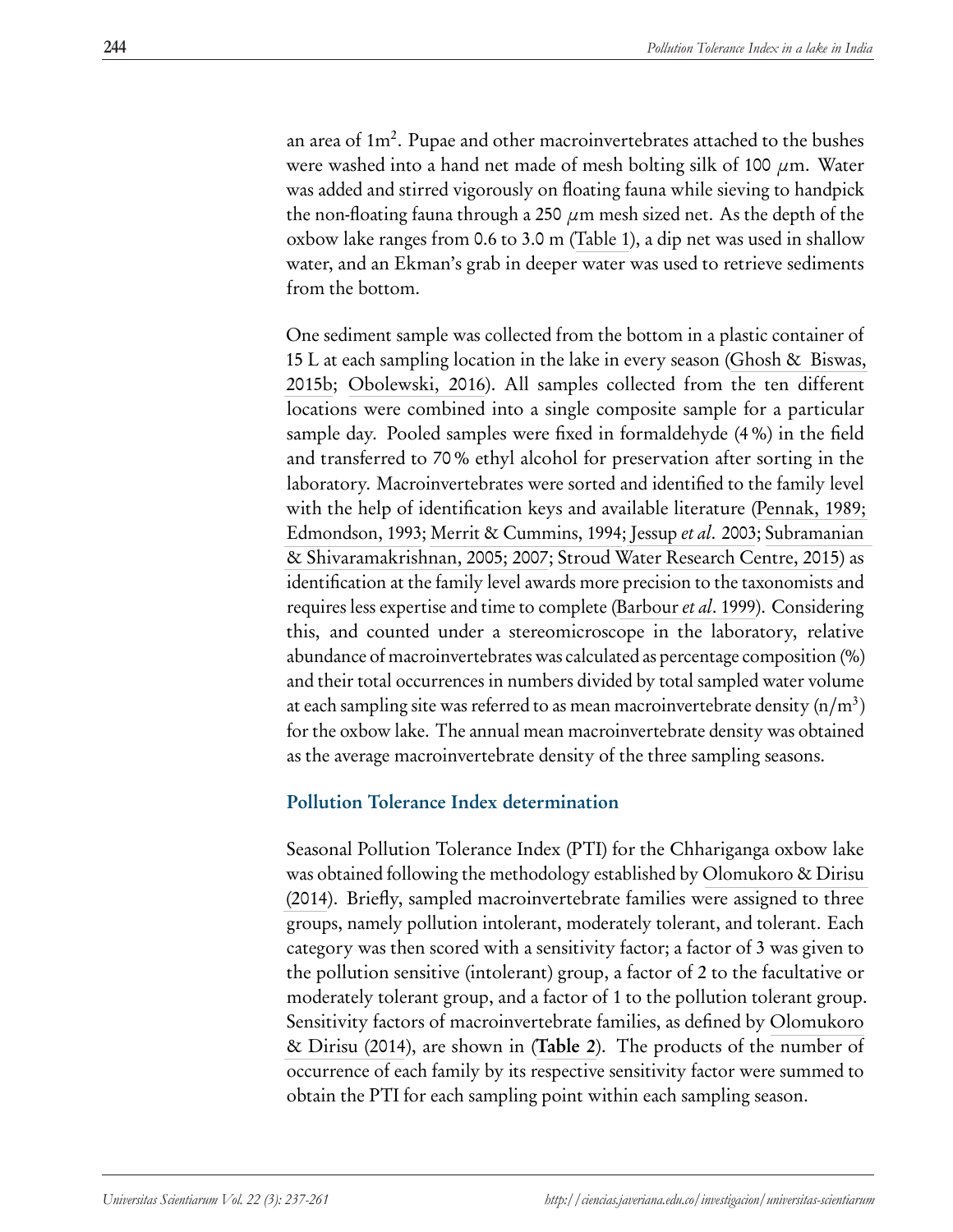| <b>SLNO</b>    | <b>FAMILY</b>   | <b>SENSITIVITY SCORE</b> |
|----------------|-----------------|--------------------------|
| $\mathbf{1}$   | Elmidae         | $\mathfrak{Z}$           |
| $\overline{2}$ | Hydrachnidae    | $\mathfrak{Z}$           |
| $\overline{3}$ | Unionidae       | $\overline{3}$           |
| $\overline{4}$ | Viviparidae     | $\overline{3}$           |
| 5              | Macromiidae     | $\overline{2}$           |
| 6              | Chironomidae    | $\overline{2}$           |
| $\overline{7}$ | Ceratopogonidae | $\overline{2}$           |
| $8\,$          | Platycnemididae | $\sqrt{2}$               |
| 9              | Palaemonidae    | $\overline{2}$           |
| 10             | Potamidae       | $\overline{2}$           |
| 11             | Corixidae       | $\mathbf{1}$             |
| 12             | Nepidae         | $\mathbf{1}$             |
| 13             | Hydrometridae   | $\mathbf{1}$             |
| 14             | Gerridae        | $\mathbf{1}$             |
| 15             | Hydrophilidae   | $\,1$                    |
| 16             | Culicidae       | $\mathbf{1}$             |
| 17             | Physidae        | $\mathbf{1}$             |
| 18             | Hirudinidae     | $\,1$                    |
| 19             | Lumbricidae     | $\mathbf{1}$             |

<span id="page-8-0"></span>Table 2. Pollution sensitivity scores of macroinvertebrate families according to [Olomukoro](#page-21-0) & Dirisu (2014).

Thereafter, obtained PTIs were compared with reference PTIs as shown in ([Table 3](#page-9-0)) (*i.e*. unpolluted water values between 23 and above, excellent; 17-22 good, 11-16 fair; and below 10 poor).

# Data Analyses

Mean, standard deviation and the degree of relationships among different physicochemical factors of water and sediment were determined using linear regression with the help of MS-Excel. The level of statistical significance was accepted at P*<* 0.05.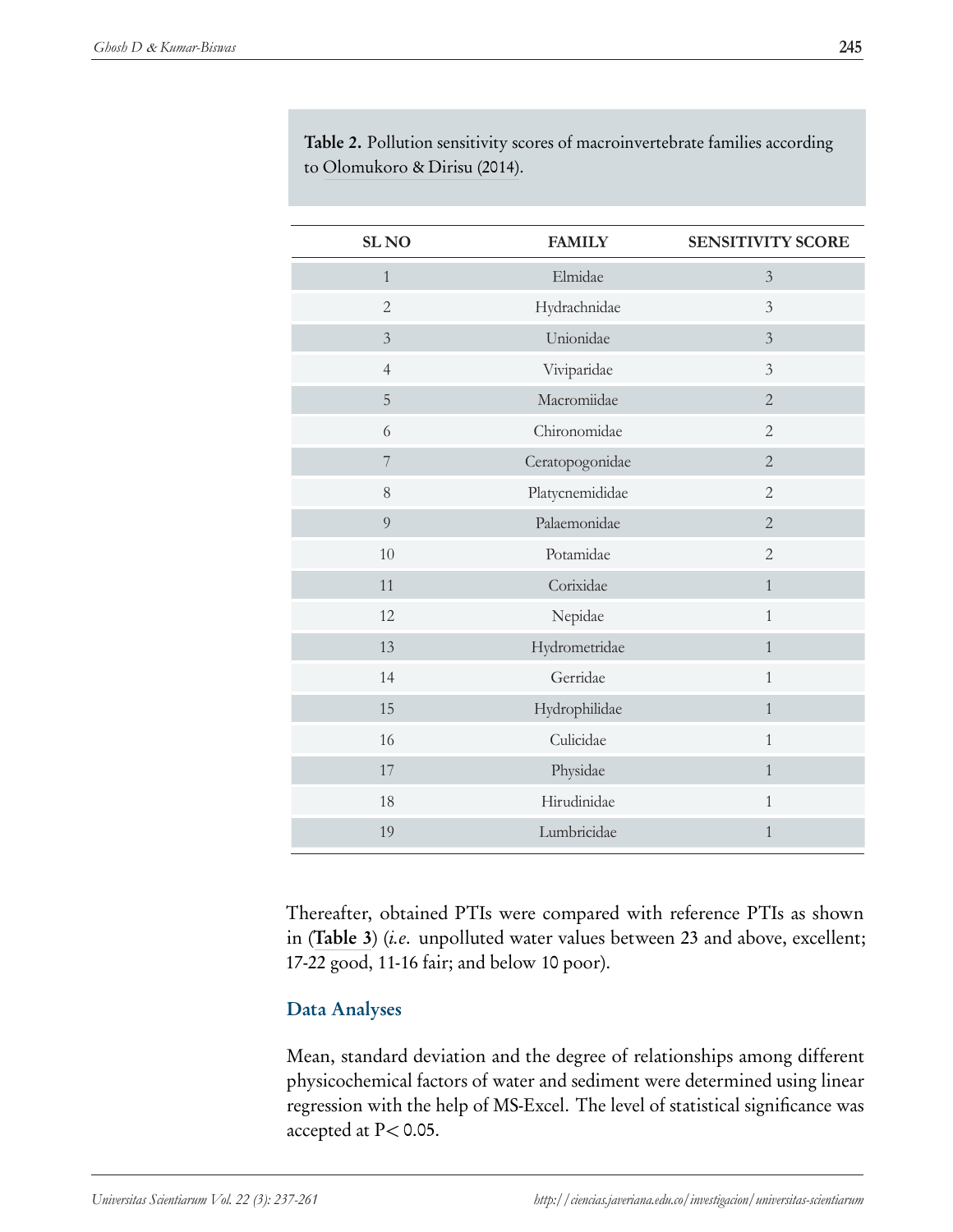<span id="page-9-0"></span>Table 3. Water quality rating according to Pollution Tolerance Index values.

| <b>PTI VALUES</b> | <b>WATER QUALITY RATING</b>  |
|-------------------|------------------------------|
| > 23              | Excellent (Unpolluted water) |
| $17 - 22$         | Good (Unpolluted water)      |
| $11 - 16$         | Fair (polluted water)        |
| $\leq 10$         | Poor (polluted water)        |

## Result and discussions

#### Water and sediment physicochemical variables

In the Chhariganga oxbow lake, according to physicochemical water parameter analyses, except for water transparency,  $BOD_1$ ,  $NO_2-N$ , and water OP content almost all assessed parameters did not show significant changes throughout the year. Mean annual values for the 12 measured physicochemical variables of the lake, are shown in [Table 4](#page-11-0) and [\(Fig. 2a](#page-10-0) and [2b](#page-10-0)); sediment pH  $(6.8 - 7.9, 7.53 \pm 0.34)$  and percent of sediment organic carbon (1.87 – 2.89, 2.17  $\pm$  0.28) in [Fig. 3](#page-12-0). The highest mean values for BOD<sub>1</sub> COD, OP were 4.59 ppm, 86.67 ppm, 0.50 ppm, respectively and were observed during monsoon. Whereas in the same season, when jute retting process gets intensified in the lake, the lowest values of water's transparency (27.00 cm), pH (7.84), DO (3.63 ppm) and  $NO<sub>2</sub>–N$  content (0.01 ppm) were recorded [\(Fig. 2a, 2b,](#page-10-0) and [3\).](#page-12-0) Compared to their values in pre-monsoon, monsoon mean values of the following water quality parameters showed an increase in the following proportions:  $BOD_1$  (182.57%), COD (18.18%),  $NH_4$ –N (7.87 %), NO<sub>3</sub>–N (17.73 %), OP content (167.64 %), sediment organic carbon content (10.11 %), and pH values (7.36 %). Whereas reductions were observed for the following parameters: water transparency (62.54 %), pH  $(5.74\%), \text{DO } (22.16\%), \text{NO}_2-\text{N } (65.68\%),$  total hardness (21.63 %) and total alkalinity (24.27 %).

During pre-monsoon the Chhariganga oxbow lake experienced the highest mean water transparency (72.07 cm, representing a 78.87 % rise over post-monsoonal mean), water temperature ( 31.5 C ), total hardness (123.86 ppm, representing a 45.29 % increase over post-monsoonal mean) and total alkalinity (147.64 ppm, 49.64 % hike over post-monsoonal mean).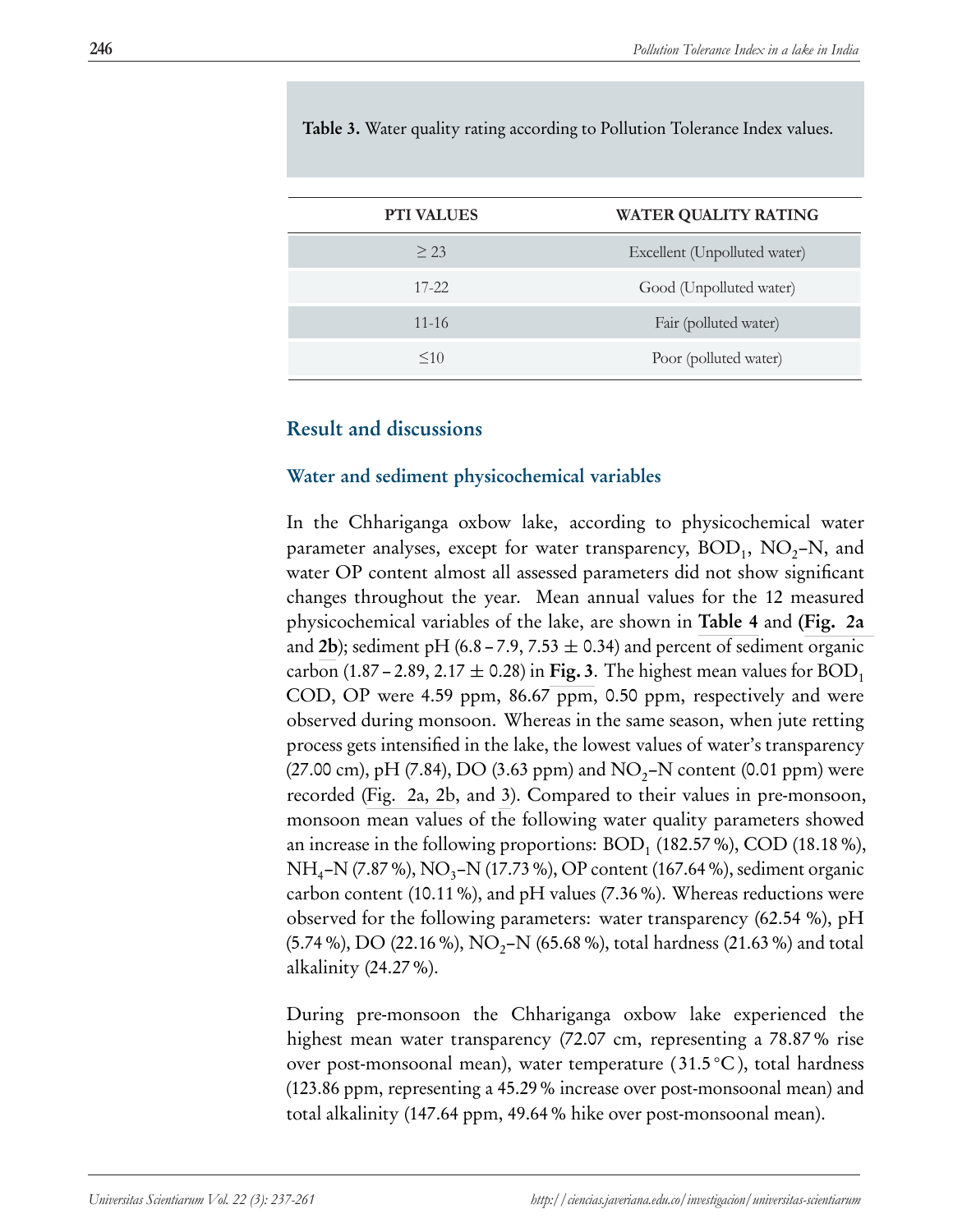<span id="page-10-0"></span>

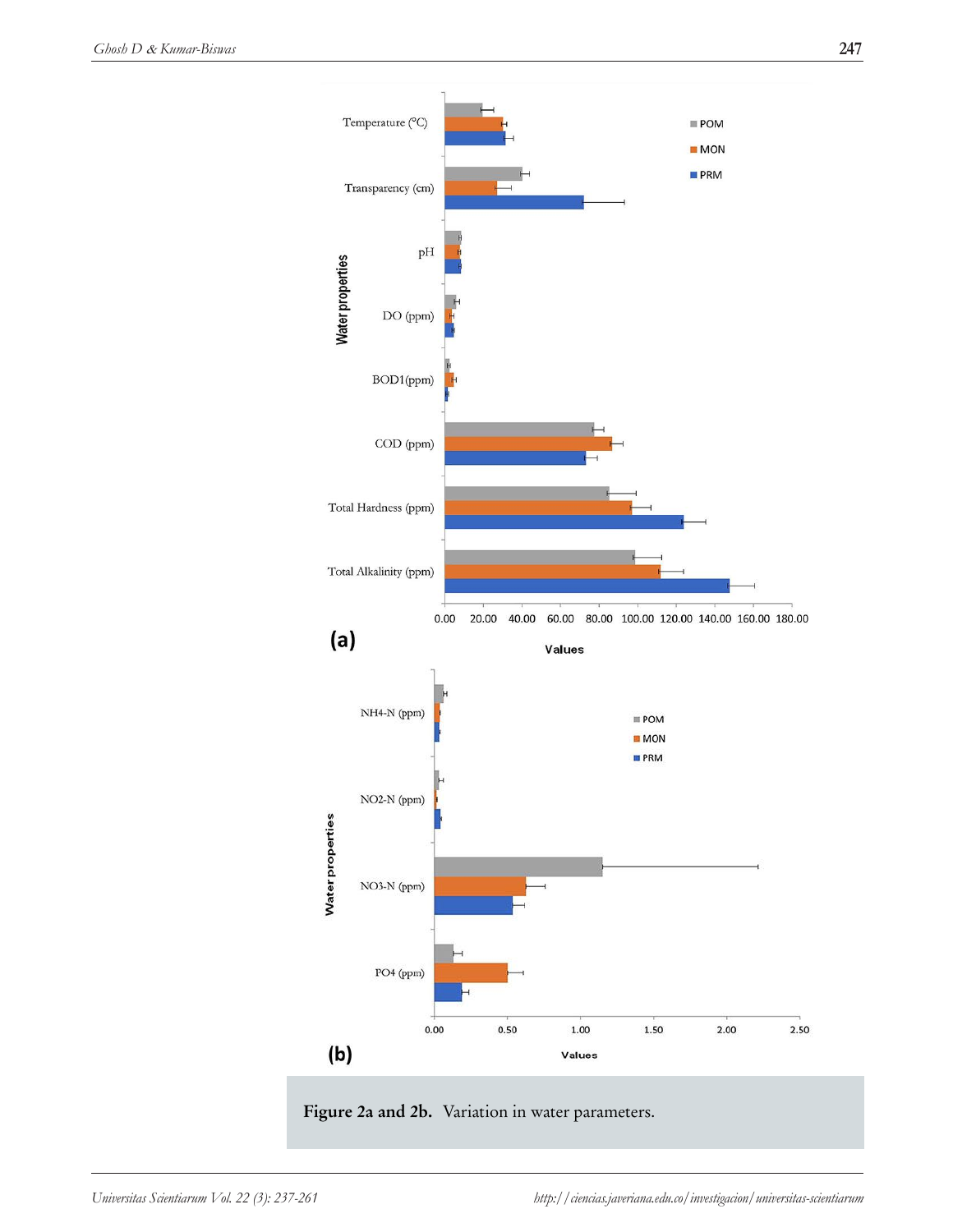| Parameter                                            | Range              | Annual<br>mean ± standard<br>deviation |
|------------------------------------------------------|--------------------|----------------------------------------|
| Surface water temperature in °C                      | $11 - 37$          | $27.64 \pm 6.56$                       |
| Water transparency in cm                             | $16 - 106$         | $45.82 \pm 23.39$                      |
| Water pH                                             | $7.4 - 8.8$        | $8.17 \pm 0.34$                        |
| Dissolved oxygen content (DO) in ppm                 | $2.60 - 7.85$      | $4.65 \pm 1.52$                        |
| Biochemical oxygen demand $(BOD1)$ in ppm            | $1.10 - 6.40$      | $2.98 \pm 1.59$                        |
| Chemical oxygen demand (COD) in ppm                  | $70 - 90$          | $79 \pm 7.38$                          |
| Ammonium nitrogen content(NH <sub>4</sub> -N) in ppm | $0.026 -$<br>0.093 | $0.05 \pm 0.02$                        |
| Nitrite nitrogen content $(NO2-N)$ in ppm            | $0.008 - 0.08$     | $0.03 \pm 0.02$                        |
| Nitrate nitrogen concentration $(NO3-N)$ in ppm      | $0$ 2.459          | $0.81 \pm 0.69$                        |
| Orthophosphate concentration (OP) in ppm             | $0.067 - 0.62$     | $0.26 \pm 0.18$                        |
| Total alkalinity in ppm                              | $82 - 165$         | $120 \pm 24.03$                        |
| Total hardness in ppm                                | $70 - 138$         | $102.62 \pm 19.60$                     |

#### <span id="page-11-0"></span>Table 4. Physicochemical variables of the lake's water.

In addition, the oxbow lake's lowest values were also observed during pre-monsoon in  $BOD_1 (1.63 ppm, 32.33 % fall in post-monsoonal)$ mean), COD (73.33 ppm, 5.38% decrease of post-monsoonal mean),  $NO<sub>3</sub>-N$  (0.53 ppm, 53.62% decrease) of post-monsoonal mean, sediment pH ( 7.14) and sediment organic carbon ( 2.08 %). Compared to post-monsoon, during pre-monsoon changes in other parameters were observed: DO ( 21.91 % decrease), NH<sub>4</sub>-N (50.75 % decrease) and NO<sub>2</sub>-N (35.31 % increase), OP ( 41.17 % increase).

In this lake, during the post-monsoon season the highest recorded parameter mean values were the following: water pH (8.42); DO ( 5.96 ppm, representing a 64.52% rise over the monsoonal mean);  $NH<sub>4</sub>-N$  (0.07 ppm, that accounts for an 88.21 % hike on the corresponding monsoonal mean);  $NO<sub>3</sub>–N$  (1.15 ppm); and sediment pH (7.80). Furthermore, also during post-monsoon, the lowest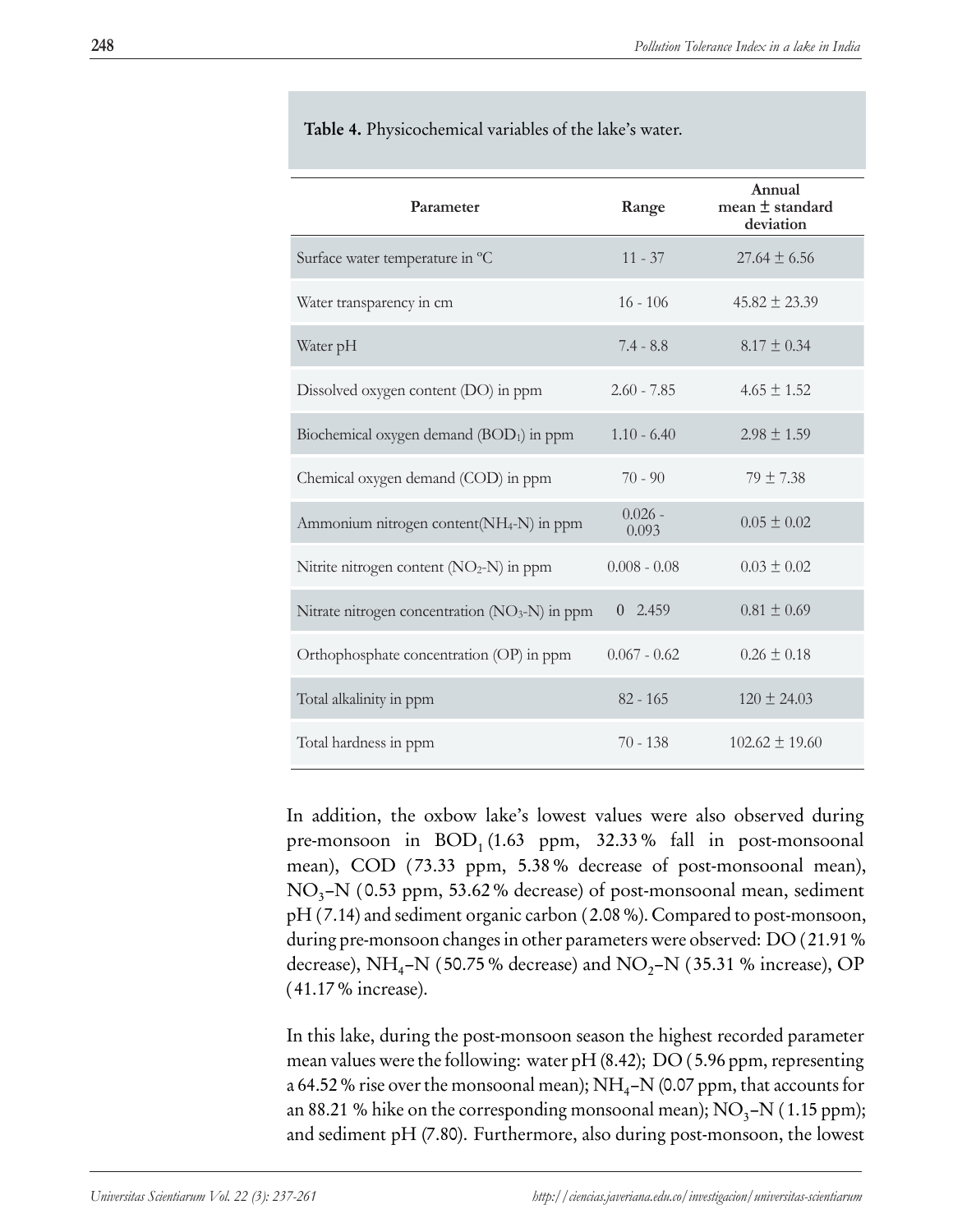<span id="page-12-0"></span>mean parameter values were observed for water temperature (19.56 C), OP ( 0.13 ppm, 73.53 % dip), total hardness ( 85.25 ppm) and total alkalinity (98.67 ppm). Additionally during post-monsoon, changes respect to monsoon values were observed for  $NO<sub>2</sub>–N$  content (115.34 % increase), COD (10.58 % decrease),  $BOD_1$  (47.70 % decrease), transparency (increased by 49.23 %) and sediment's organic carbon content (5.54 % decrease).

The highest concentrations of  $NH_4-N$  and  $NO_3-N$  were observed during post-monsoon and the highest OP values during monsoon. Water transparency mean values showed a sharp decrease as monsoon followed pre-monsoon. During monsoon, the elevated levels of orthophosphate, COD, and  $BOD<sub>1</sub>$  as well as the reduced levels of DO, water pH, and transparency [\(Fig. 2a and 2b\)](#page-10-0) were also attributed to the jute retting and influx of turbid water into the oxbow lake ecosystem. A higher variations in sediment organic carbon content (Fig. 3). were noticed during the monsoon due to obvious reason of jute retting.



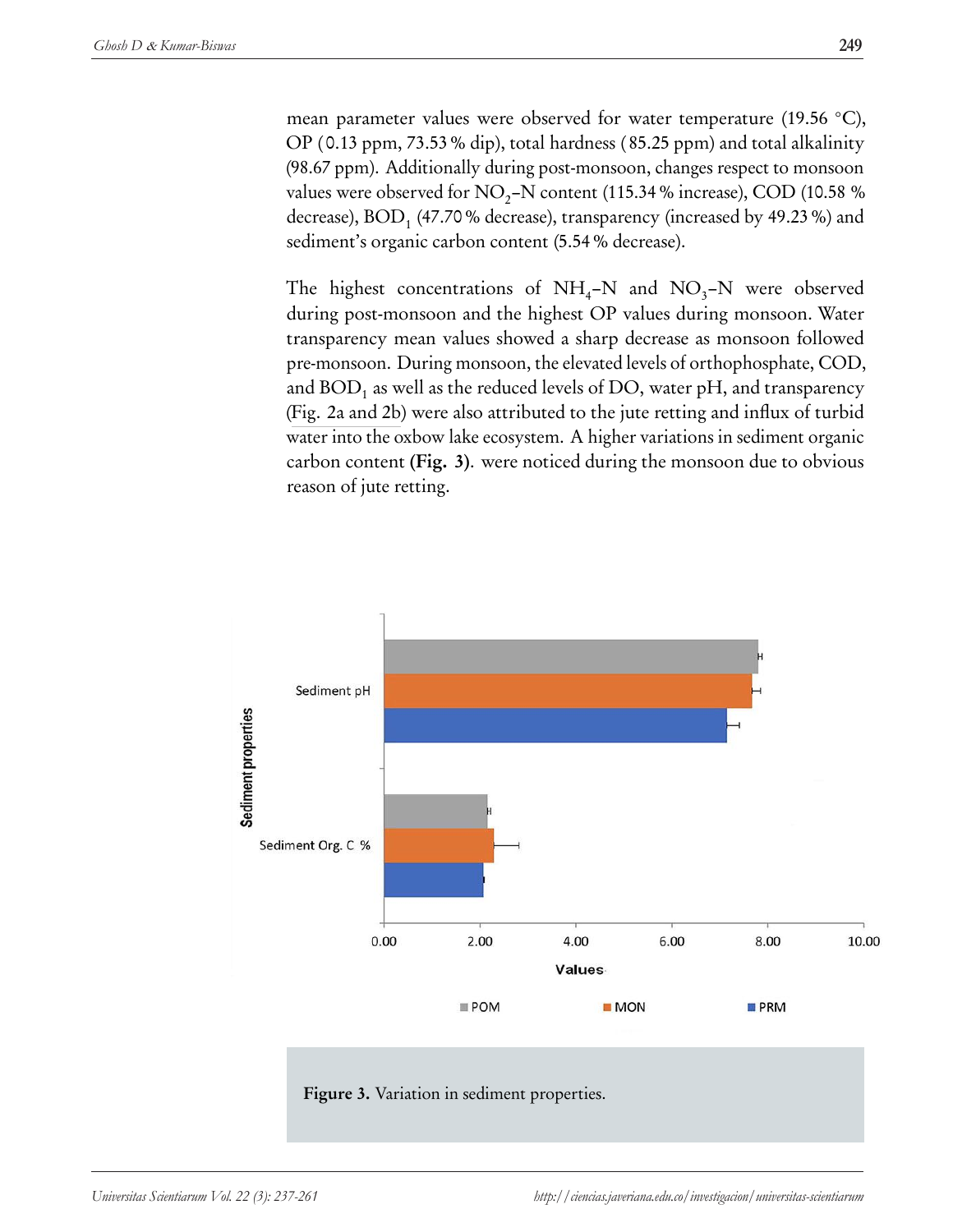## Water and sediment health condition as revealed by physicochemical analyses

Values of the assessed physicochemical parameters for the Chhariganga oxbow lake during monsoon were elevated, compared to their values in pre-monsoon, and the same trend was observed with lake sediment analyses results. Such a general parameter value increase may be due to jute retting and to a high inflow of organic matter. The highest concentrations of  $NH_4$ –N and  $NO_3$ –N, observed during post-monsoon, and of OP, recorded during monsoon, may also be due to the allochthonous organic input and decomposition of aquatic macrophytes, as well as to jute retting. The sharp decrease in mean values for water transparency during monsoon compared to pre-monsoon indicate a high level of total dissolved solids due to a heavy load of light penetration restricting organic matter in this lake. Consequently, the concentration of dissolved oxygen decreased due to a reduced photosynthetic rate. The statistically significant changes in water transparency,  $BOD<sub>1</sub>$ , and  $OP$  content in the present study can be attributed to an overall organic pollution in the lake throughout the year, and especially during monsoon. This physicochemical parameter study reveals that the high values of parameters like pH, total hardness, total alkalinity, orthophosphate, and the low values of water transparency, DO, BOD, and COD reflect a poor to moderate water quality with a moderate to high organic pollution in the system.

#### PTI of macroinvertebrates

The present study reported macroinvertebrates of 19 families in 3 phyla. Marcorinvertebrate seasonal occurrence, relative abundance, and pollution tolerance levels are given in Suppl. 1 Relative abundance as percentage composition and seasonal occurrence of individuals classified under different pollution groups (pollution sensitive or intolerant, moderately tolerant, and tolerant) are given in Suppl. 2 and [\(Fig. 4\)](#page-14-0). Macroinvertebrates of the pollution tolerant group dominated during all three seasons with frequencies of 55.81 %, 90.25 %, and 79.06 %, for pre-monsoon, monsoon and post-monsoon, respectively. While families of the pollution-sensitive or intolerant group were the least frequent during pre-monsoon and post-monsoon, and were absent during monsoon. Macroinvertebrates of moderately pollution tolerant families had their maximum occurrence in the lake during post-monsoon and their minimum occurrence during pre-monsoon. In the Chhariganga oxbow lake, total mean macroinvertebrate density increased during the monsoon season compared to the other two seasons. Pollution tolerant and moderately tolerant macroinvertebrate groups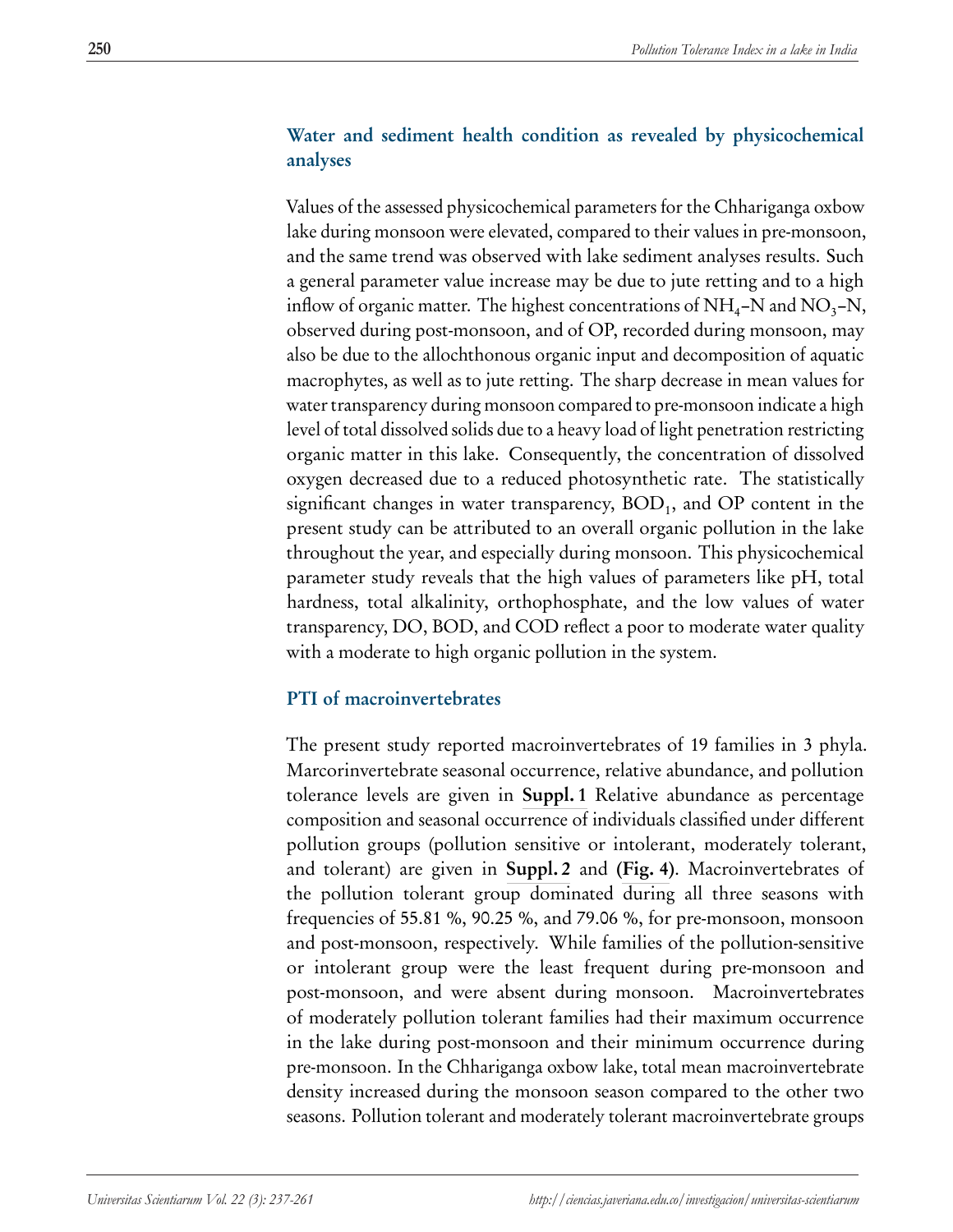<span id="page-14-0"></span>

largely contributed to total mean density throughout the study, and intolerant

groups were substantially reduced or absent during monsoon. This was due to an elevated organic pollution resulting from the jute retting process and a monsoonal influx of turbid water from the river Ganga (Fig. 4). and (Suppl. 2).

Detailed relative abundance as percentage composition, seasonal occurrence of family (richness), and pollution tolerance indexes of macroinvertebrates are given in Suppl. 3 and [\(Fig. 5\)](#page-15-0). The richness of intolerant group was zero during monsoon [\(Fig. 5](#page-10-0) and Suppl. 3). Leeches, as a pollution tolerant group, were only encountered in the post-monsoon sampling. They may not have been seen during rest of the year due to the profundity of the lake, high water turbidity (from the River Ganga during monsoon), and to the better pre-monsoonal environmental condition. Additionally, a limited sample size may be an additional reason why in the present study leaches were only found during post-monsoon. [\(Fig. 6\)](#page-16-0) demonstrates the macroinvertebrate taxa frequency distributions in the lake ecosystem. The *phylum Arthropoda* class Insecta had the biggest share among all observed phyla [\(Fig. 6\).](#page-16-0)

In the light of another study conducted in parallel for the same water system [\(Ghosh & Biswas, 2015 b\),](#page-19-0) macroinvertebrate density and standing biomass in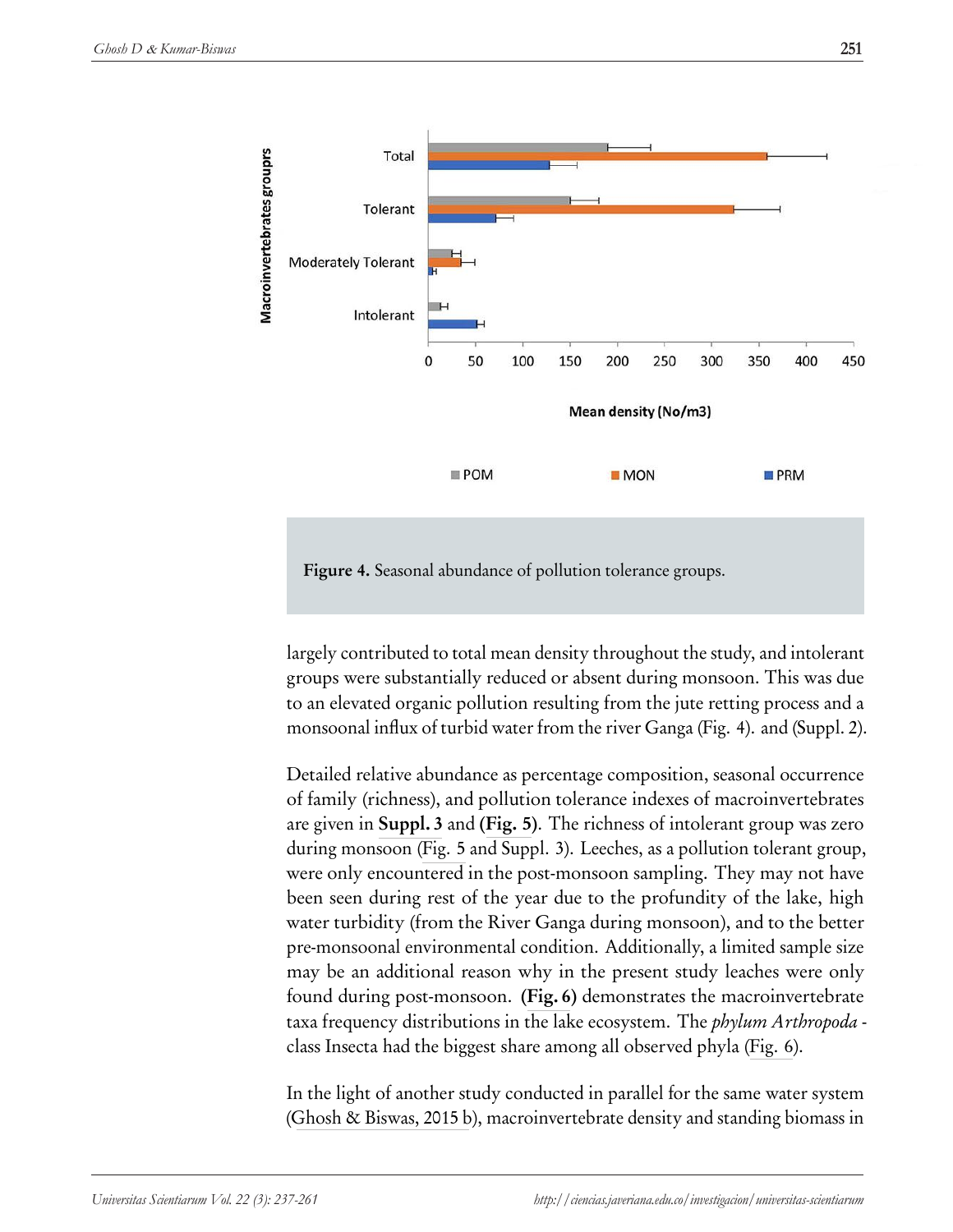<span id="page-15-0"></span>the Chhariganga oxbow lake were observed to be strongly and positively correlated with the lake's BOD, orthophosphate content, and sediment organic content. Macroinvertebrate richness was positively correlated with water  $NO<sub>3</sub>-N$  content, and macroinvertebrate Shannon Weiner Diversity Index (SWI) values with water pH. Inverse correlations were found between macroinvertebrate density and both water transparency and pH level; and between water orthophosphate content and macroinvertebrate SWI values.

#### Aquatic health assessment based on PTI

PTIs obtained in the present study differ considerably from those obtained from the assessment of the health status of the wetlands in Southern Nigeria [\(Olomukoro & Dirisu, 2014\).](#page-21-0) The obtained high PTIs (Suppl 2) suggest that during pre-monsoon and post-monsoon, water in the lake was in an excellent and unpolluted condition; whereas the slightly lower PTI values obtained during the monsoon, and throughout the year, are indicative of a good and unpolluted water with low or no anthropogenic activity.



Figure 5. Taxon richness distribution per pollution tolerance group.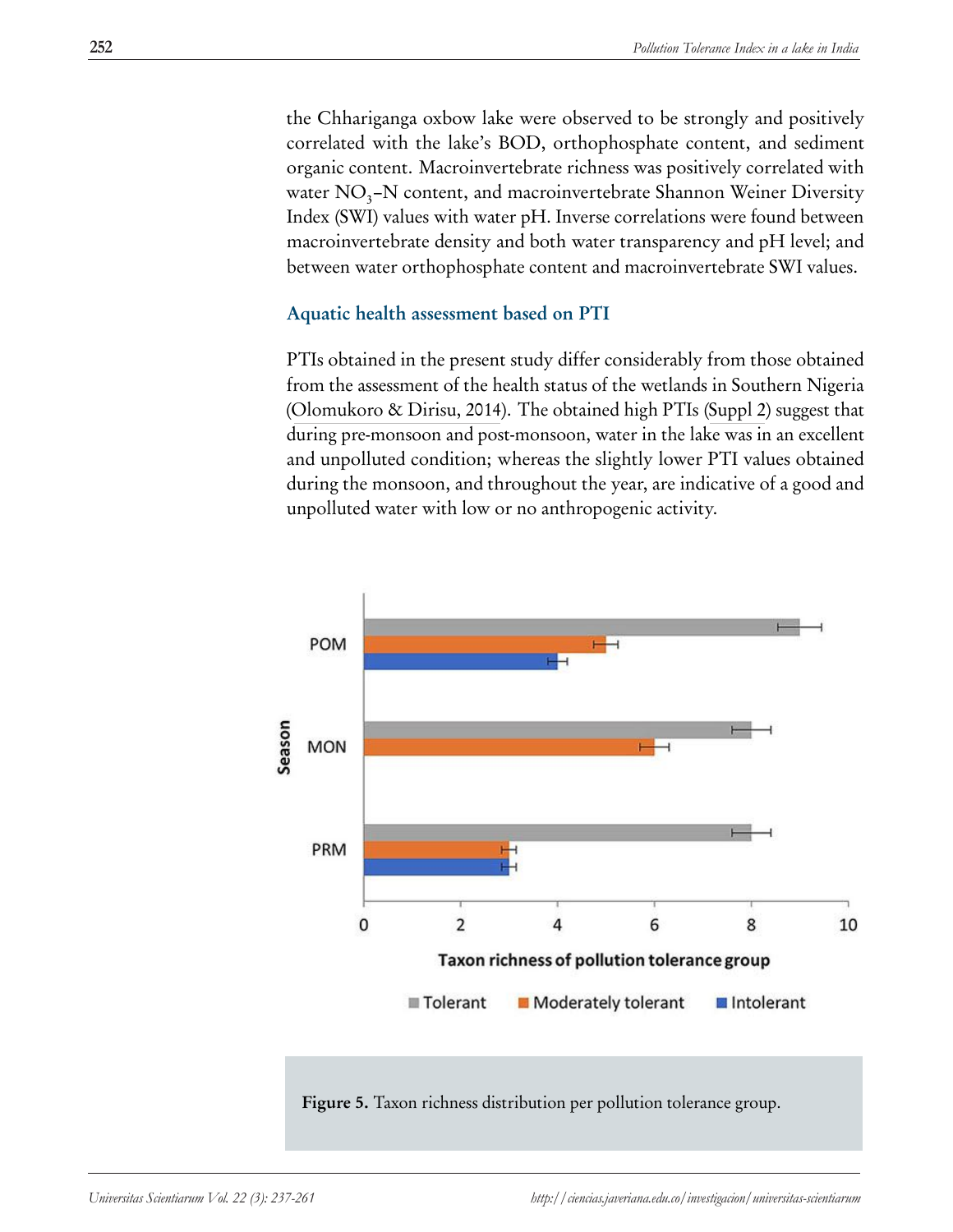<span id="page-16-1"></span><span id="page-16-0"></span>

## Water health condition as revealed by biodiversity indices

Obtained PTI values in this study do not concur with the poor health status of the lake as revealed by the low values of the SWI and Simpson diversity index (ranging from 0.29 to 2.12) for macroinvertebrates (Suppl. 4). These two indexes were calculated with the same data of the present study but were published elsewhere [\(Ghosh & Biswas, 2015 b\).](#page-19-0) Their low values reflect an overall bad-to-poor state of the lake's health, a poor water quality, especially during monsoon, and can be attributed to high intensity jute retting activity. The conclusion of a poor health status, drawn from these macroinvertebrate diversity indexes, is also supported by the findings of previous studies, on the same lake, in which low diversity index values were obtained for rotifers [\(Ghosh & Biswas, 2014\),](#page-19-0) zooplankton [\(Ghosh & Biswas, 2015 a\),](#page-19-0) macrophyte [\(Ghosh & Biswas, 2015 d\),](#page-19-0) phytoplankton [\(Ghosh & Biswas, 2015 e\),](#page-19-0) fish [\(Ghosh & Biswas, 2017 a; 2017 c\),](#page-19-0) and fish productivity [\(Ghosh & Biswas,](#page-19-0) [2017 b\).](#page-19-0) Because of their tolerance to pollution, Oligochaetes are important bioindicators and provide a criterion for an ecological lake classification [\(Rashid & Pandit, 2014\).](#page-21-0) As deposit feeders, their presence in the Chhariganga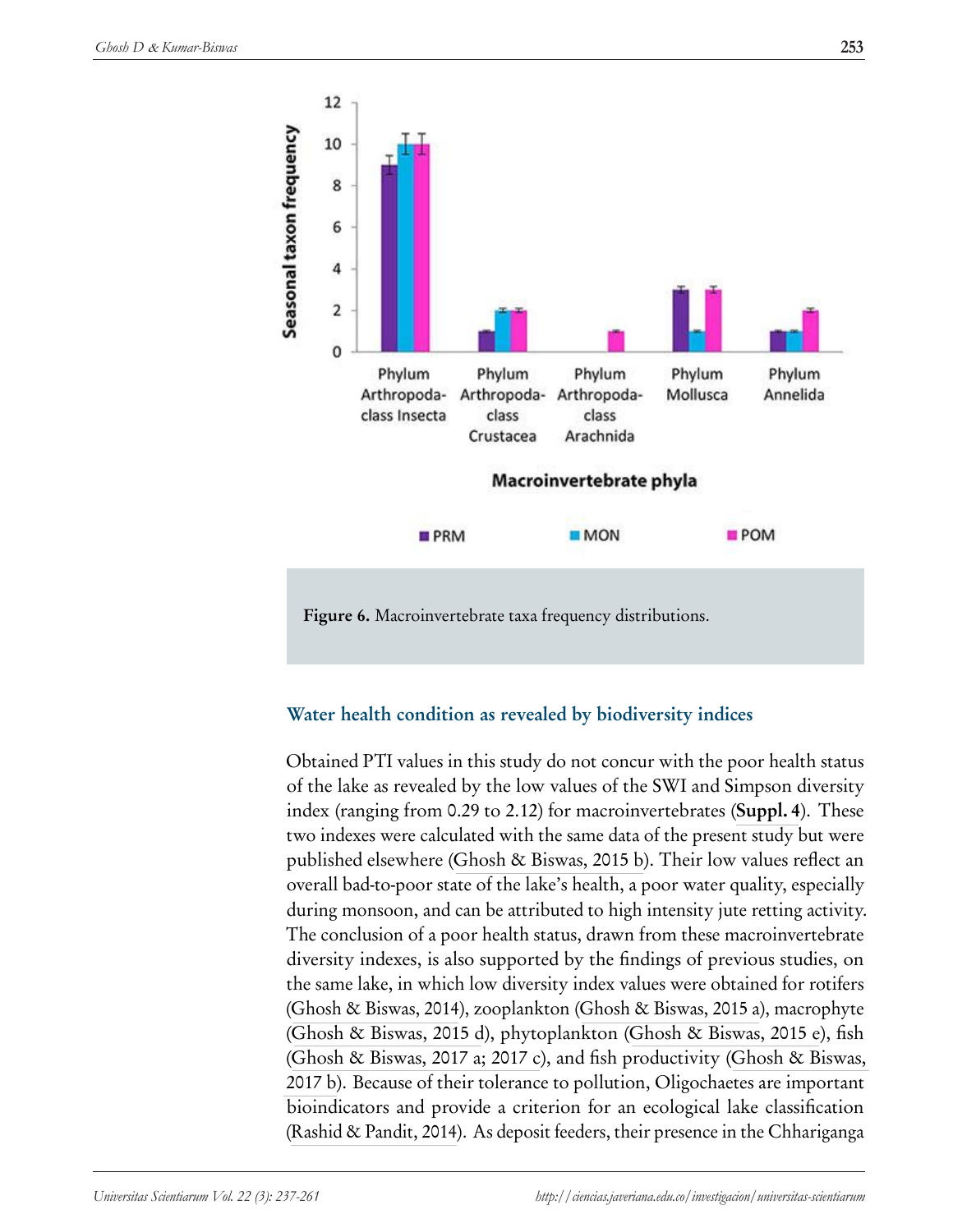<span id="page-17-0"></span>oxbow lake is an indication of organic matter richness, and their tolerance to silting and decomposition confirms the degree of organic pollution in the system caused by jute retting.

## **Conclusions**

The pollution status of lake Chhariganga, as revealed by the obtained PTIs, is not corroborated by the macroinvertebrate diversity assessment derived from the same data, nor is it further supported by the results of rotifer, zooplankton, macrophyte, and phytoplankton studies, conducted by [Ghosh & Biswas](#page-19-1) [\(2015 b\)](#page-19-1) in parallel with the present study. Physicochemical analyses too confirmed the precarious to poor state of the lake's health. The presence of earth worms throughout the year also confirmed the lake's organic pollution. Therefore, we conclude that macroinvertebrate PTI values alone are not reliable aquatic health diagnostic tools unless they are complemented or contrasted to diversity indexes (*e.g*. SWI). However, ecological studies of macroinvertebrates are still necessary to understand lake ecosystems and their health. There remains a need to prevent, or regulate the intensity of, jute retting activity in the lake during monsoon in order to ensure a sustainable management and conservation of this aquatic environment and to enhance its biodiversity. The present study provides pivotal baseline data to various organizations, government, non-government agencies, as well as academic institutions to take actions that improve and lead to a more efficient and sustainable management of oxbow lakes.

## Conflict of interest

The authors declare having no conflict of interest on any aspect of the research and results of the present work. The authors hereby pronounce no competing interests.

# Acknowledgments

The authors acknowledge the support provided by the Department of Ecological Studies at the University of Kalyani; Department of Fisheries of the West Bengal Government, and the Kutirpara Fishermen Co-operative Society Ltd. of the Nakashipara Development Block, Nadia, West Bengal, India.

## **References**

[Alakananda B,](#page-1-0) Mahesh MK, Supriya G, Boominathan M, Balachandran C, Ramachandra TV. Monitoring Tropical Urban Wetlands through Biotic Indices, *Journal of Biodiversity*, 2(2): 91-106, 2011.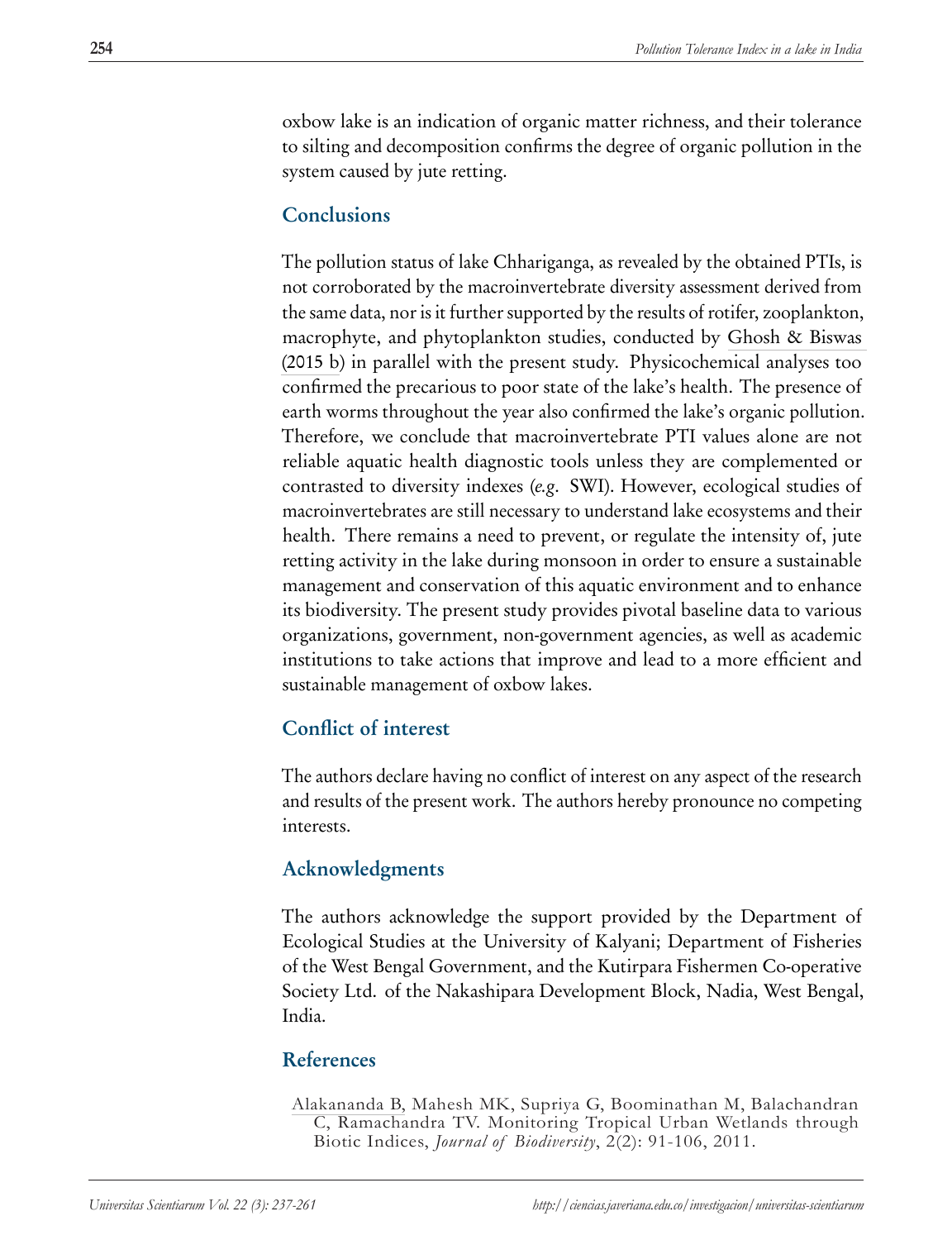- <span id="page-18-1"></span><span id="page-18-0"></span>[American Public Health Association \(APHA\).](#page-6-0) Standard methods for the examination of water and wastewater, 20th ed. Clesceri LS, Greenberg AE, & Eaton, AD, (Eds.); American Public Health Association: Washington, DC,1998.
- [Balachandran C,](#page-1-0) Dinakaran S, Alakananda B, Boominathan M, Ramachandra TV. Monitoring aquatic macroinvertebrates as indicators for assessing the health of lakes in Bangalore, Karnataka, *International Journal of Advanced Life Sciences (IJALS)*, 5(1):19-33, 2012.
- [Balachandran C,](#page-1-0) Ramachandra TV. Aquatic Macroinvertebrate Diversity and Water quality of Bangalore Lakes, *Lakes 2010: Wetlands, Biodiversity and Climate Change*, 1:1-18, 2010.
- [Barbour MT,](#page-1-0) Gerritsen J, Snyder BD, Stribling JB. Rapid Bioassessment protocols for Use in Streams and wadeable Rivers: Periphyton, Benthic Macroinvertebrates, and Fish. Second Edition. EPA8419 B9999002. U.S. Environmental Protection Agency; Office of Water; Washington, D.C, 1999.
- [Birk S,](#page-1-0) Bonne W, Borja A, Brucet S, Courrat A, Poikane S, Solimini A, Bund WBD, Zampoukas N, Hering D. Three hundred ways to assess Europe's surface waters: an almost complete overview of biological methods to implement the Water Framework Directive, *Ecological Indicators*, 18: 31-41, 2012.

doi: [10.1016/j.ecolind.2011.10.009](http://doi.org/10.1016/j.ecolind.2011.10.009)

[Bonada N,](#page-0-0) Prat N, Resh VH, Statzner B. Developments in aquatic insect biomonitoring: a comparative analysis of recent approaches, *Annual Review of Entomology*, 51, 495-523, 2006

doi: [10.1146/annurev.ento.51.110104.151124](http://doi.org/10.1146/annurev.ento.51.110104.151124)

- [Boyd C,](#page-5-0) E. Water quality management for pond fish culture. Elsevier Scientific Publishing Company, Oxford. 1992
- [Chakrabarty D,](#page-1-0) Das SK. Alteration of macroinvertebrate community in tropical aquatic systems in relation to sediment redox potential and overlaying water quality, *International Journal of Environmental Science and Technology*, 2(4): 327-334, 2006.

doi: [10.1007/BF03325893](http://doi.org/10.1007/BF03325893)

[Clarke RT,](#page-1-0) John FW, Mike TF. RIVPACS models for predicting the expected macroinvertebrate fauna and assessing the ecological quality of rivers, *Ecological Modelling*, 160(3): 219-233, 2003.

doi: [10.1016/S0304-3800\(02\)00255-7](http://doi.org/10.1016/S0304-3800(02)00255-7)

- [Doley N,](#page-1-0) Kalita S. A Study on Macroinvertebrate population in relation to some water and soil quality parameters in the wetlands of lower Subansiri basin, *Journal of Environmental Research and Development*, 8(3A):785-795, 2014.
- [Edmondson WT.](#page-1-0) Ward and Whipple's Fresh Water Biology, 2nd Ed. John Wiley and Sons, New York, *Environmental Ecology*, 9: 995-998, 1993.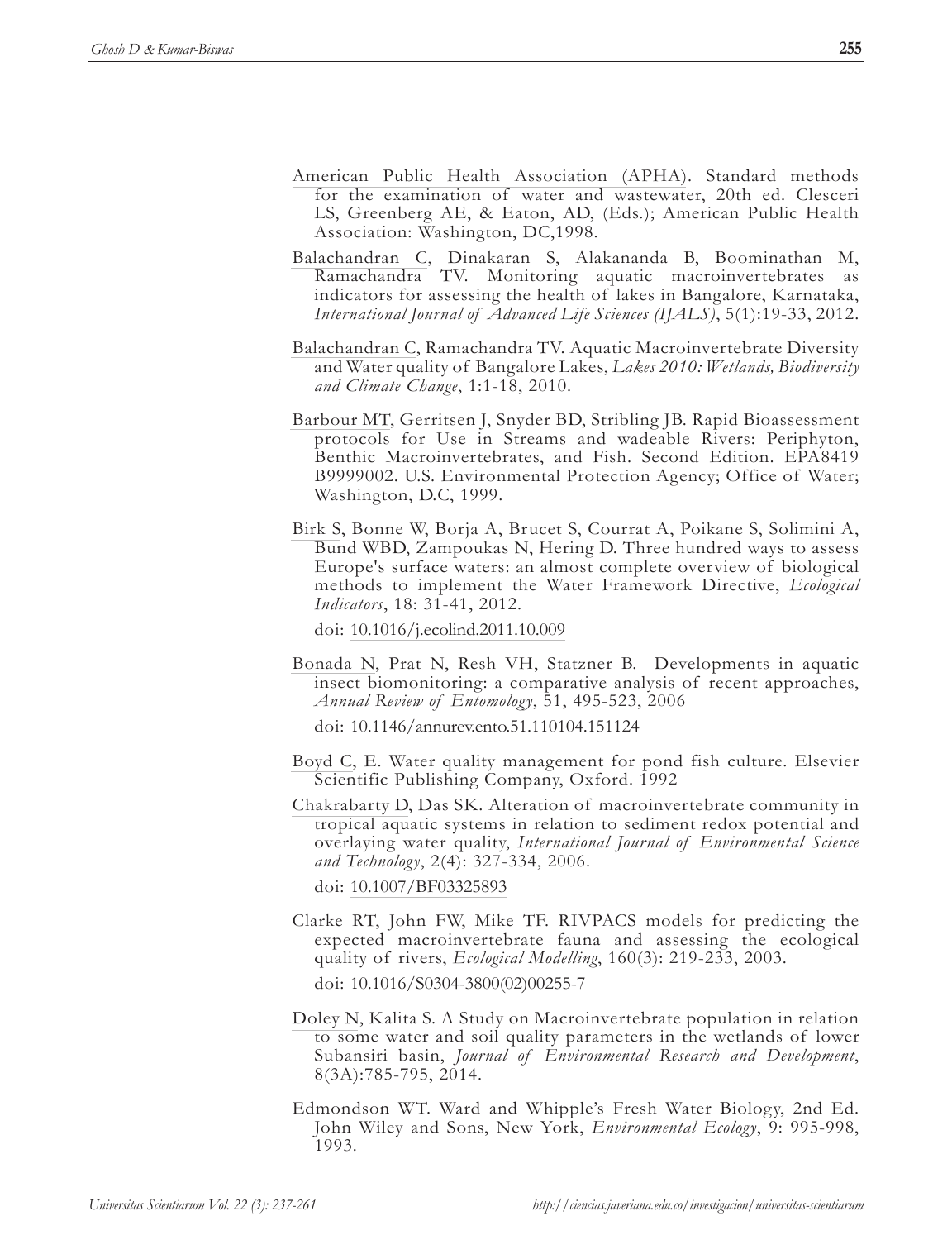- <span id="page-19-1"></span><span id="page-19-0"></span>[EPA.](#page-1-0) Lake and reservoir bioassessment and biocriteria, technical guidance document. US Environmental Protection Agency, Washington, D.C., USA, 1998.
- [George ADI,](#page-1-0) Abowei JFN, Alfred-Ockiya JF. The Distribution, Abundance and Seasonality of Benthic Macroinvertebrate in Okpoka Creek Sediment, Niger Delta, Nigeria, *Research Journal of Applied Sciences Engineering and Technology*, 2(1):11-18. 2009.
- [Ghosh D,](#page-16-1) Biswas JK. Biomonitoring macrophytes and abundance for rating aquatic health of an oxbow lake ecosystem in Ganga River basin, *American Journal of Phytomedicine and Clinical Therapeutics*, 3(10): 602-621, 2015d.
- [Ghosh D,](#page-16-1) Biswas JK. Fish Fauna Faces Anthropogenic Double Trouble: Erosion of Fish Diversity in Tropical Oxbow Lake of the Ganga River Basin in Eastern India, *Journal Biodiversity Endangered Species*, 5: 188. 2017c.

doi: [10.4172/2332-2543.1000188](http://doi.org/10.4172/2332-2543.1000188)

- [Ghosh D,](#page-5-0) Biswas JK. Impact of Jute Retting on Native Fish Diversity and Aquatic Health of Roadside Transitory Water Bodies: An Assessment in Eastern India, *Journal of Ecological Engineering*, 16(4):14-21, 2015c. doi: [10.12911/22998993/59342](http://doi.org/10.12911/22998993/59342)
- [Ghosh D,](#page-16-1) Biswas JK. Impact of jute retting on phytoplankton diversity and aquatic health: Biomonitoring in a tropical oxbow lake, *Journal of Ecological Engineering*, 16(5):15-25, 2015e.

doi: [10.12911/22998993/60449](http://doi.org/10.12911/22998993/60449)

- [Ghosh D,](#page-7-0) Biswas JK. Macroinvertebrates' diversity indices: quantitative bio-assessment of ecological health status of an ox-bow lake in eastern India, *Journal of Advances in Environmental Health Research*, 3(2):78-90, 2015b.
- [Ghosh D,](#page-16-1) Biswas JK. Rotifera Diversity Indices: Assessment of Aquatic Health of an Oxbow lake ecosystem in West Bengal, *International Journal of Current Research*, 6(12): 10554-10557, 2014.
- [Ghosh D,](#page-16-1) Biswas JK. Zooplankton Diversity Indices: Assessment of an Ox-Bow Lake Ecosystem for Sustainable Management in West Bengal, *International Journal of Advanced Biotechnology and Research (IJBR)*, 6(1): 37-43, 2015a.
- [Ghosh, D,](#page-16-1) Biswas, JK. Erosion of Fish Diversity: Ranking Degree of Dangers of unsustainable Fishing gears in a Tropical Oxbow lake in eastern India, *IJCBS Research Paper*, 3(12): 1-17, 2017a.
- [Ghosh, D,](#page-18-1) Biswas, JK. Fish productivity: Assessing sustainability in a tropical oxbow lake of Nadia district, West Bengal, India, *Archives of Agriculture and Environmental Science*, 2(1): 6-20, 2017b.
- [Golterman HL,](#page-5-0) Clymo RS, Ohnstad MAM. Methods for physical and chemical and analysis of freshwaters. Oxford, Blackwell, IBP Handbook, 1978.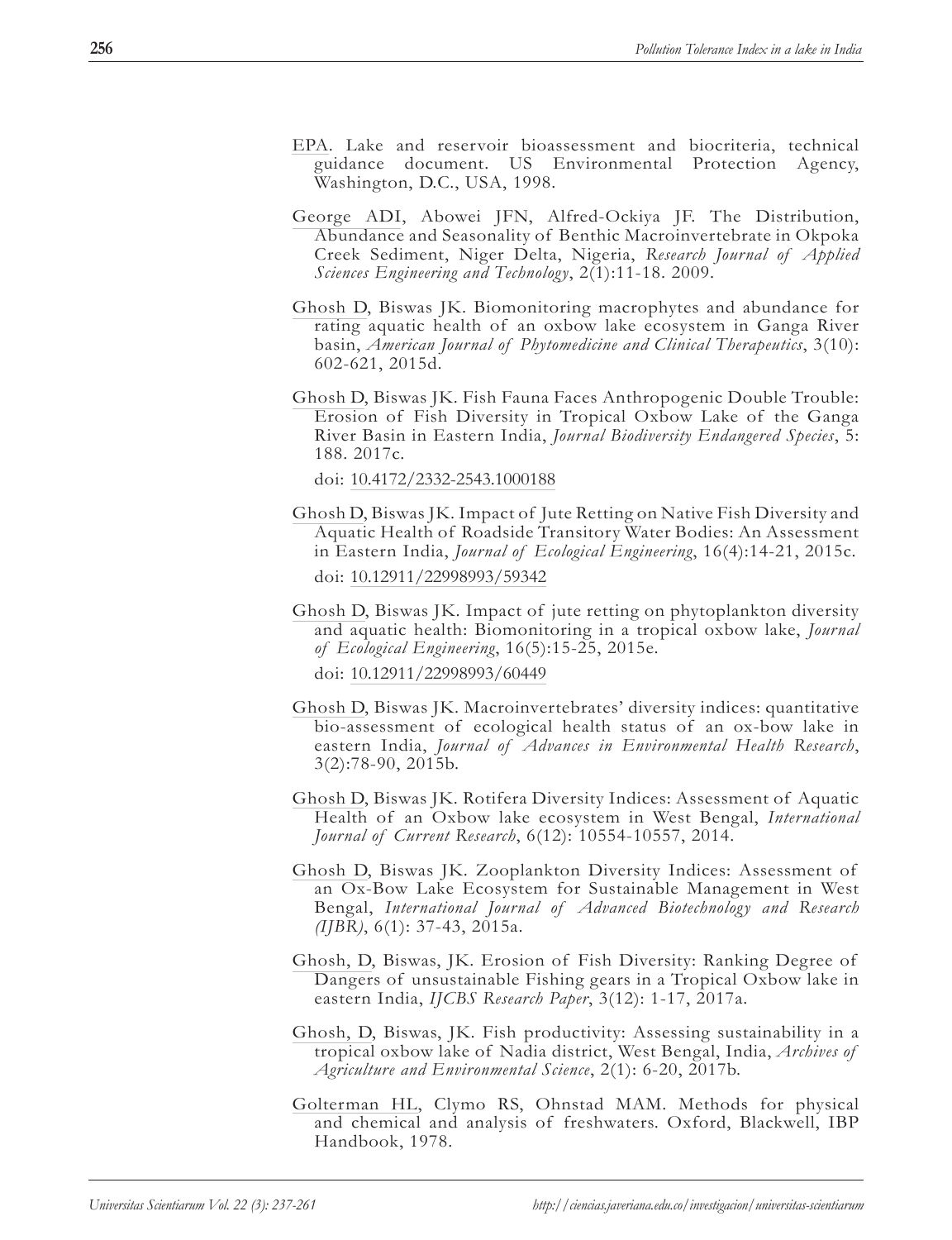- <span id="page-20-0"></span>[Gupta S,](#page-1-0) Narzary R. Aquatic insect community of lake, Phulbarianua in Cachar, Assam, *Journal of Environmental Biology*, (34): 591-597, 2013.
- [Ikomi RB,](#page-1-0) Arimoro FO, Odihirin OK. Composition, distribution and abundance of Macroinvertebrates of the upper reaches of River Ethiope Delta State, Nigeria, *The Zoologist*, 3: 68-81, 2005.
- [Imoobe TOT,](#page-1-0) Ohiozebau E. Pollution status of a tropical forest river, using aquatic insects as indicator, *African Journal Ecology*, 48: 232-238, 2009.

doi: [10.1111/j.1365-2028.2009.01153.x](http://doi.org/10.1111/j.1365-2028.2009.01153.x)

- [Jessup BK,](#page-7-0) Markowitz A, Stribling J.B, Friedman E, LaBelle K, Dziepak N. Family-Level key to the stream Invertebrates of the Maryland and Surrounding Areas. Maryland Department of Natural Resources: Unite States, 2003.
- [Kazanci N,](#page-1-0) Dugel M. An evaluation of the water quality of Yuvarlakçay stream, in the Köyceğiz-Dalyan protected area, SW Turkey, *Turkish Journal of Zoology*, 24(1): 69-80, 2000.
- [Kumar PS,](#page-1-0) Khan AB. The distribution and diversity of benthic macro invertebrate fauna in Pondicherry mangroves, *India Aquatic Biosystems*, 9: 15, 2013.

doi: [10.1186/2046-9063-9-15](http://doi.org/10.1186/2046-9063-9-15)

- [Latha C,](#page-1-0) Thanga VSG. Macroinvertebrate diversity of Veli and Kadinamkulam lakes, South Kerala, India, *Journal of Environmental Biology*, 31: 543-547, 2010.
- [Lenat DR,](#page-1-0) Penrose DLS, Eagleson KW. Variable effects of Sediment addition on stream benthos, *Hydrobiologia*, 79: 187-194, 1981.
- [Merrit RW,](#page-7-0) Cummins KW. An Introduction to the Aquatic Insects of North America, Kendall/Hunt Publishing Company, Dubuque, Lowa, USA, 1994.
- [Meyer JL,](#page-1-0) Strayer DL, Wallace JB, Eggert SL, Helfman GS, Leonard NE. The contribution of headwater streams to biodiversity in river networks, *Journal of the American Water Resources Association*, 43: 86-103, 2007.

doi: [10.1111/j.1752-1688.2007.00008.x](http://doi.org/10.1111/j.1752-1688.2007.00008.x)

- [Nandan SB.](#page-1-0) Retting of coconut husk-a unique case of water pollution on the South West coast of India, *International Journal of Environmental Studies*, 52(1-4): 335-355, 1997. doi: [10.1080/00207239708711110](http://doi.org/10.1080/00207239708711110)
- [Obolewski K,](#page-7-0) Glin´ska-Lewczuk K, Ozgo M, Astel A, Connectivity restoration of floodplain lakes: an assessment based on macroinvertebrate communities, *Hydrobiologia*, 774: 23-37, 2016 doi: [10.1007/s10750-015-2530-8](http://doi.org/10.1007/s10750-015-2530-8)
- [Odiete WO.](#page-1-0) Environmental physiology of animals and pollution. Diversified Resources, Lagos, Nigeria: 220-246, 1999.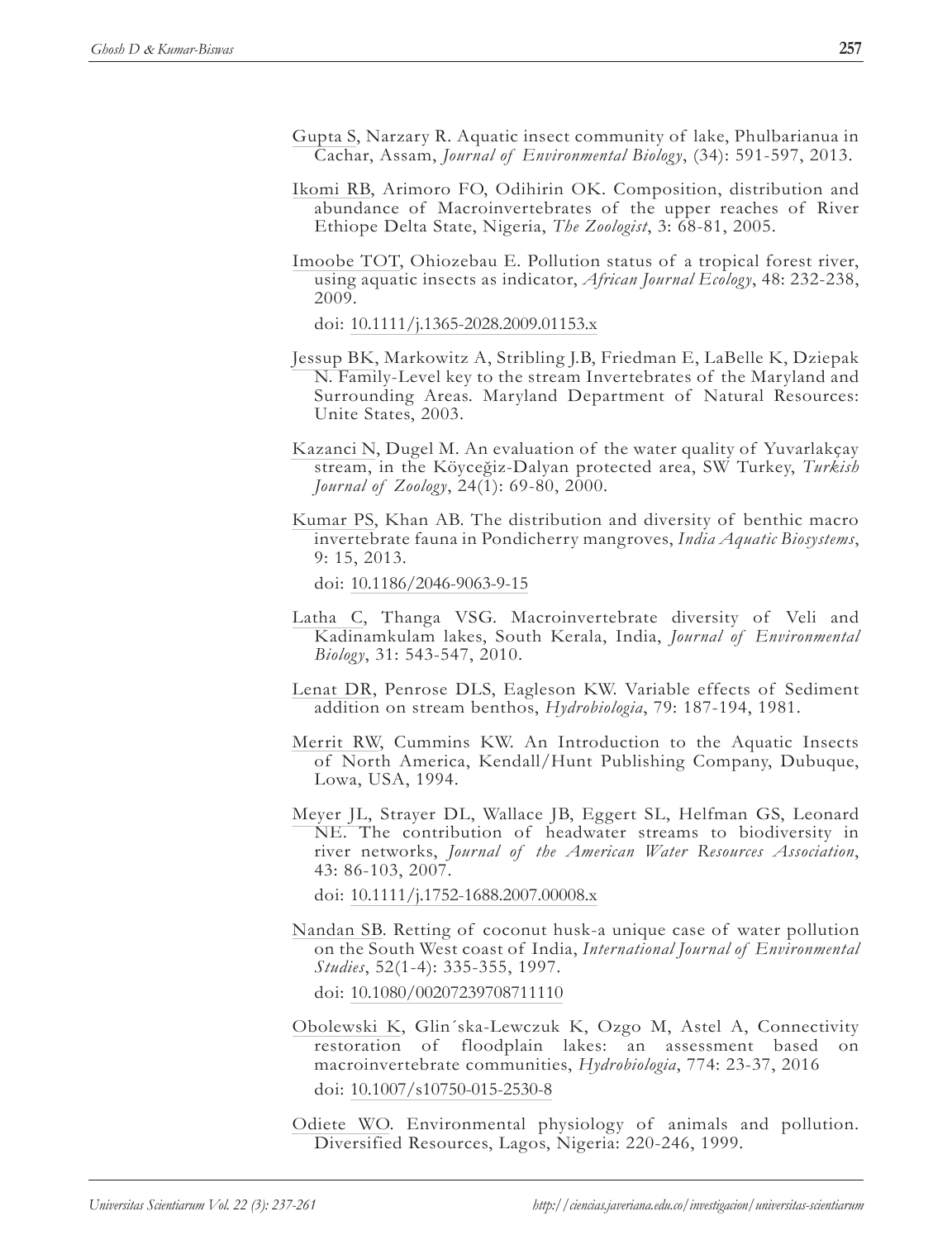- <span id="page-21-0"></span>[Ogbeibu AE,](#page-1-0) Oribhabor BJ. Ecological impact of river impoundment using benthic Macroinvertebrates as indicators, *Water Research*, 36: 2427-2436, 2002.
- [Olomukoro JO,](#page-1-0) Dirisu AR. Macroinvertebrate Community and Pollution Tolerance Index in Edion and Omodo Rivers in Derived Savannah Wetlands in Southern Nigeria, *Jordan Journal of Biological Sciences*, 7(1): 19-24, 2014.
- [Olomukoro JO,](#page-1-0) Dirisu AR. Macroinvertebrate Community of a Post Lindane Treated Stream Flowing through a Derived Savannah in Southern Nigeria, *Tropical freshwater Biology*, 21(1): 67-82, 2012.

doi: [10.4314/tfb.v21i1.6](http://doi.org/10.4314/tfb.v21i1.6)

[Omoigberale MO,](#page-1-0) Ogbeibu AE. Environmental Impacts of Oil exploration and production on the invertebrate fauna of Osse River, Southern Nigeria, *Research Journal of Environmental Sciences*, 4: 101-114, 2010.

doi: [10.3923/rjes.2010.101.114](http://doi.org/10.3923/rjes.2010.101.114)

- [Ortiz JD,](#page-1-0) Puig MA. Poind source effects on density, biomass and diversity of benthic Macroinvertebrates in a Mediterranean stream, *River Research and Applications*, 23: 155-170, 2007. doi: [10.1002/rra.971](http://doi.org/10.1002/rra.971)
- [Pennak RW.](#page-7-0) Fresh invertebrates of the United States; Protozoa to Mollusca. Johan Wily and Sons. INC Pleidae. 535-558, 1989.
- [Rashid R,](#page-1-0) Pandit AK. Macroinvertebrates (oligochaetes) as indicators of pollution: A review, *Journal of Ecology and the Natural Environment*, 6(4): 140-144, 2014.

doi: [10.5897/JENE2014.0443](http://doi.org/10.5897/JENE2014.0443)

- [Ravera O.](#page-1-0) Ecological monitoring for water body management. Proceedings of monitoring Tailor made III. International Workshop on Information for Sustainable Water Management: 157-167, 2000.
- [Richardson JS,](#page-1-0) Danehy RJ. A synthesis of the ecology of headwater streams and their riparian zones in temperate forests, *Forest Science*, 53: 131-147, 2007.
- [Rosenberg, DM,](#page-0-0) Resh VH. Freshwater Biomonitoring and Benthic Macroinvertebrates. Chapman and Hall, Springer US. 1993.
- [Selvaraj, GSD.](#page-5-0) Assessment of Biochemical Oxygen Demand (BOD) in Tropical Aquatic Systems (Modified). CMFRI Special Publication Mangrove ecosystems: A manual for the assessment of biodiversity, 83: 201, 2005.
- [Sharma C,](#page-1-0) Rawat JS. Monitoring of aquatic macroinvertebrates as bioindicator for assessing the health of wetlands: A case study in the central Himalayas, India, *Ecological Indicators*, 9: 118-128, 2009.

doi: [10.1016/j.ecolind.2008.02.004](http://doi.org/10.1016/j.ecolind.2008.02.004)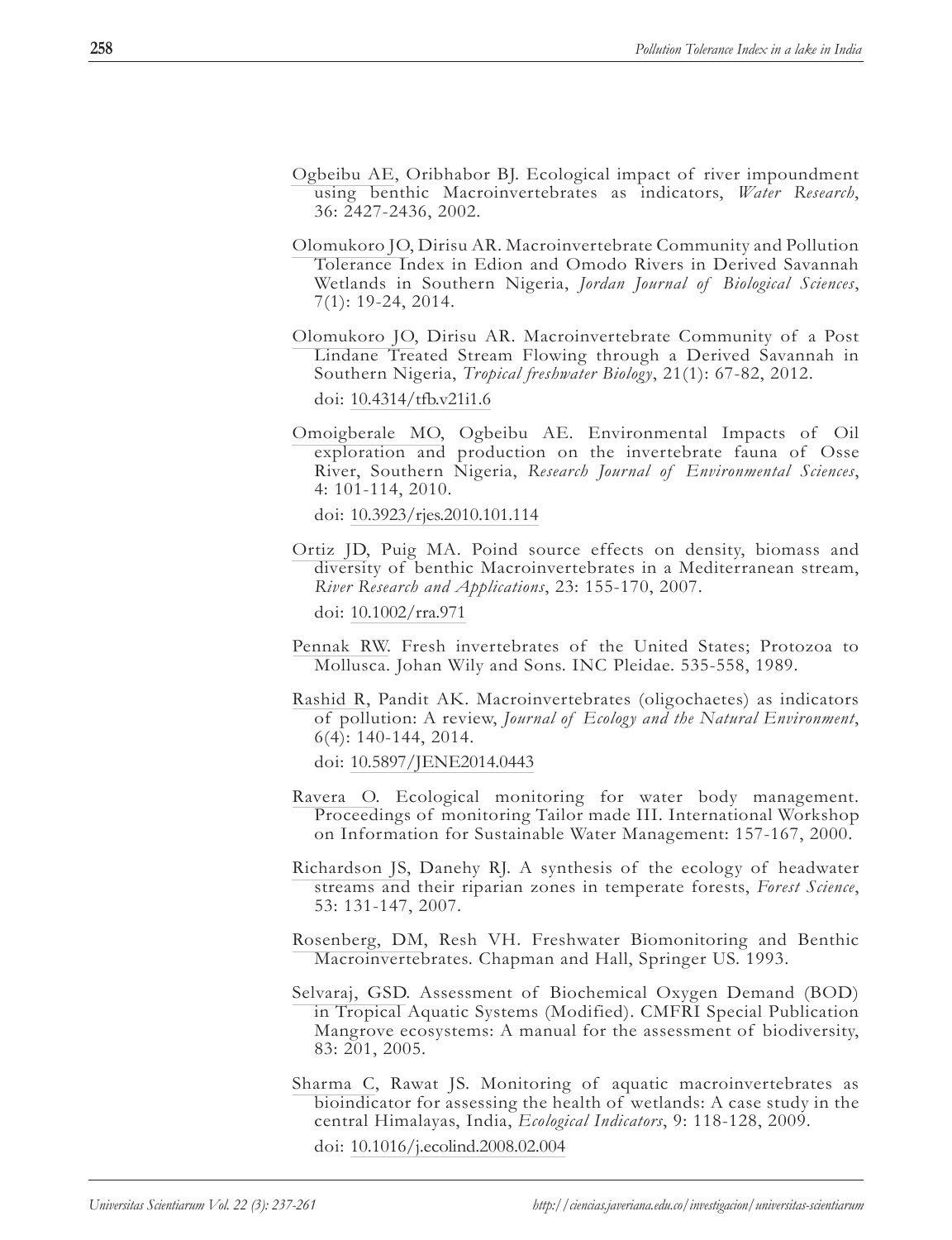<span id="page-22-0"></span>[Simboura N,](#page-1-0) Zenetos A. Benthic indicators to use in ecological quality classification of Mediterranean soft bottoms marine ecosystems, including a new biotic index, *Mediterranean Marine Science*, 3(2):77-111, 2002.

doi: [10.12681/mms.249](http://doi.org/10.12681/mms.249)

- [Stroud Water Research Centre.](#page-7-0) Identification Guide to Freshwater Macroinvertebrates 970 Spencer Road Avondale, Pennsylvania 19311, 2015.
- [Subramanian KA,](#page-7-0) Shivaramakrishnan KG. Aquatic Insects of India: A field guide, Ashoka Trust for Research in Ecology and Environment (ATREE), 2007.
- [Subramanian KA,](#page-7-0) Shivaramakrishnan KG. Damselflies and Dragonflies of Peninsular India- A Field Guide. E-book of the Project Lifescape, Ind. Acad. Sc., & CES, IISc, Bangalore, India: 118, 2005.
- [Thorn RSJ,](#page-1-0) Williams WP. The response of benthic invertebrates to pollution in developing countries: A multi metric system of bioassessment, *Freshwater Biology*, 37: 671-686, 1997. doi: [10.1046/j.1365-2427.1997.00181.x](http://doi.org/10.1046/j.1365-2427.1997.00181.x)
- [UNEP/EEA.](#page-1-0) Priority issues in the Mediterranean environment, EEA Report No 5/2005. 2005.
- [Victor R,](#page-1-0) Ogbeibu AE. Macrobenthic invertebrates of a stream flowing through farmland in Southern Nigeria, Environmental Pollution Series A, *Ecological and Biological*, 39(4): 337-349, 1985. doi: [10.1016/0143-1471\(85\)90114-X](http://doi.org/10.1016/0143-1471(85)90114-X)
- [Water resources department.](#page-1-0) Laboratory testing procedure for soil and water sample analysis, Directorate of irrigation research and development, Pune, India, 2009.
- [Wetzel RG,](#page-5-0) Likens GE. Limnoloical Analyses, Philadelphia: 767, 1991.
- [Zenetos A,](#page-1-0) Simboura N. Soft bottom benthic indicators. 36th CIESM Congress Proceedings, Monte Carlo, 24-28 September, 2001: 339. 2001.
- [Ziglio G,](#page-0-0) Siligardi M, Flaim G. Biological Monitoring of Rivers: Application and Perspectives. John Wiley & Sons Ltd: England, 2006.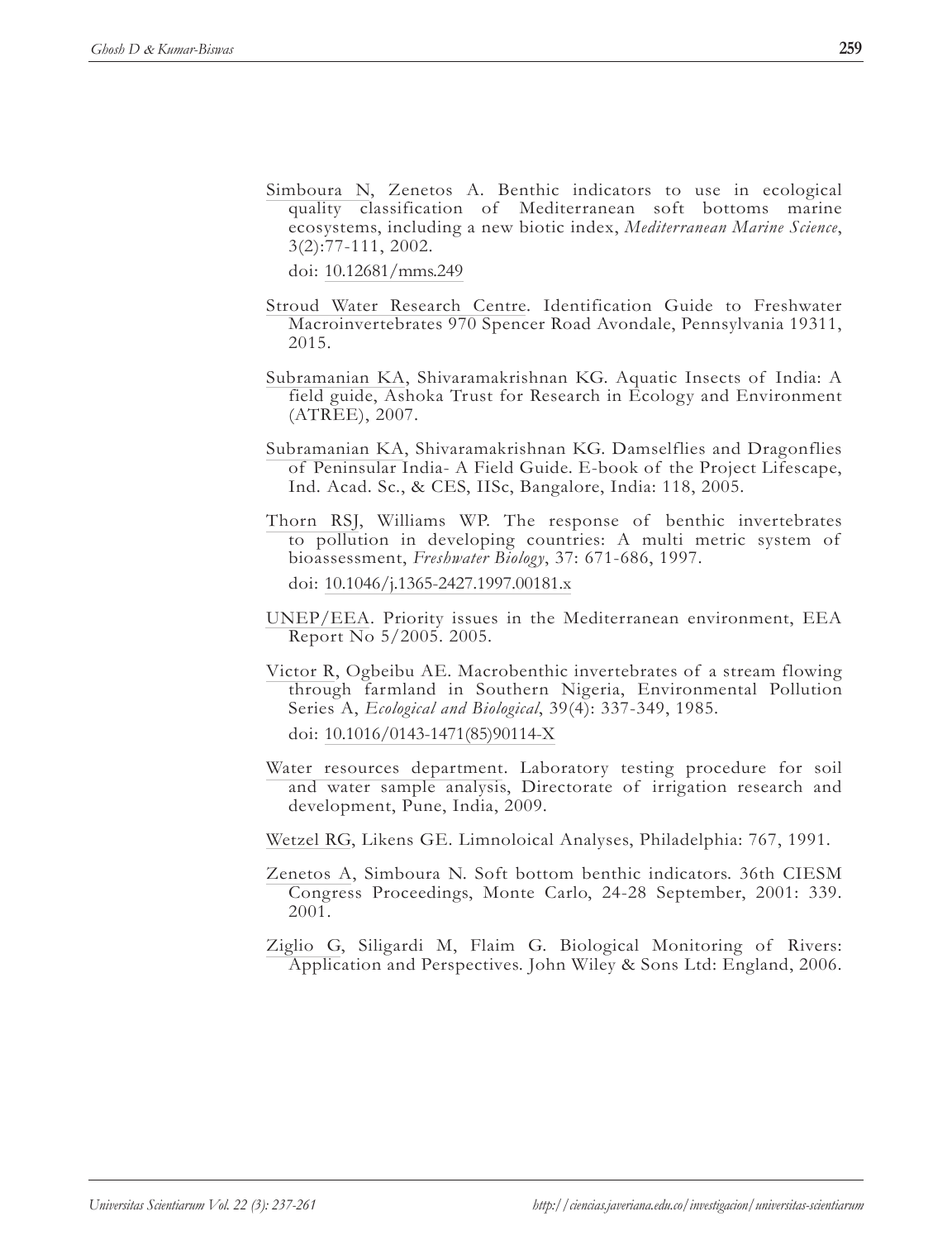## **Eficiencia del índice de tolerancia a la contaminación (PTI) de macroinvertebrados para detectar contaminación acuática en un lago en herradura en India**

**Resumen.** Este artículo evalúa la eficiencia del Índice de Tolerancia a la Contaminación basado en macroinvertebrados (PTI), para detectar contaminación acuática en el lago en herradura Chhariganga, India. Los PTIs calculados se compararon con los resultados de un conjunto de parámetros fisicoquímicos del agua y del sedimento, y con una determinación de la diversidad de macroinvertebrados llevada a cabo paralelamente en el mismo lago. Los valores obtenidos del PTI cayeron dentro de un rango (entre 20 y 31) que, de acuerdo con la literatura, es indicativo de ausencia de contaminación orgánica, y que son normalmente reportados para sistemas desprovistos de actividad antropogénica (por ejemplo, actividades contaminantes de enriamiento del yute durante los monzones). Sin embargo, a la luz de los resultados de los parámetros fisicoquímicos de agua y sedimento, y con el soporte de los índices de diversidad de macroinvertebrados usando datos del mismo lago, fue posible concluir que los valores de PTI obtenidos no reflejan el verdadero estado de contaminación del lago en herradura. Como los valores de PTI y los índices de diversidad se contradicen entre sí en detectar la contaminación, se aconseja tomar en consideración ambos parámetros cuando se usen macroinvertebrados para determinar la salud acuática.

**Palabras clave:** salud acuática; índices de diversidad; macroinvertebrados; contaminación; calidad del agua

## **Eficiência do Índice de Tolerância a Contaminação (PTI) de macroinvertebrados para detectar contaminação aquática em um lago em ferradura na Índia**

**Resumo.** Este artigo avalia a eficiência do Índice de Tolerância a Contaminação baseada em macroinvertebrados (PTI) para detectar contaminação aquática no lago em ferradura Chhariganga, Índia. Neste lago, os PTIs calculados foram comparados com resultados de um conjunto de parâmetros físicoquímicos da água e do sedimento, e com uma determinação da diversidade de macroinvertebrados realizada paralelamente para o mesmo lago. Os valores obtidos para PTI estiveram dentro de um rango (entre 20 e 31) que indica, de acordo a literatura, a ausência de contaminação orgânica, e que é reportado normalmente para sistemas desprovidos de atividade antropogênica (por exemplo, atividades contaminantes de remoção de juta durante as monções). Entretanto, em função dos resultados dos parâmetros físico-químicos de água e sedimentos, e com o suporte dos índices de diversidade de macroinvertebrados usando dados do mesmo lago, foi possível concluir que os valores observados de PTI não refletem o real estado de contaminação de este lago em ferradura. Como os dados de PTI e os índices de diversidade são contraditórios entre si para detectar a contaminação, se aconselha considerar ambos os parâmetros quando se usem macroinvertebrados para determinar a saúde aquática.

**Palavras-chave:**saúde aquática; índices de diversidade; macroinvertebrados; contaminacao; qualidade da água